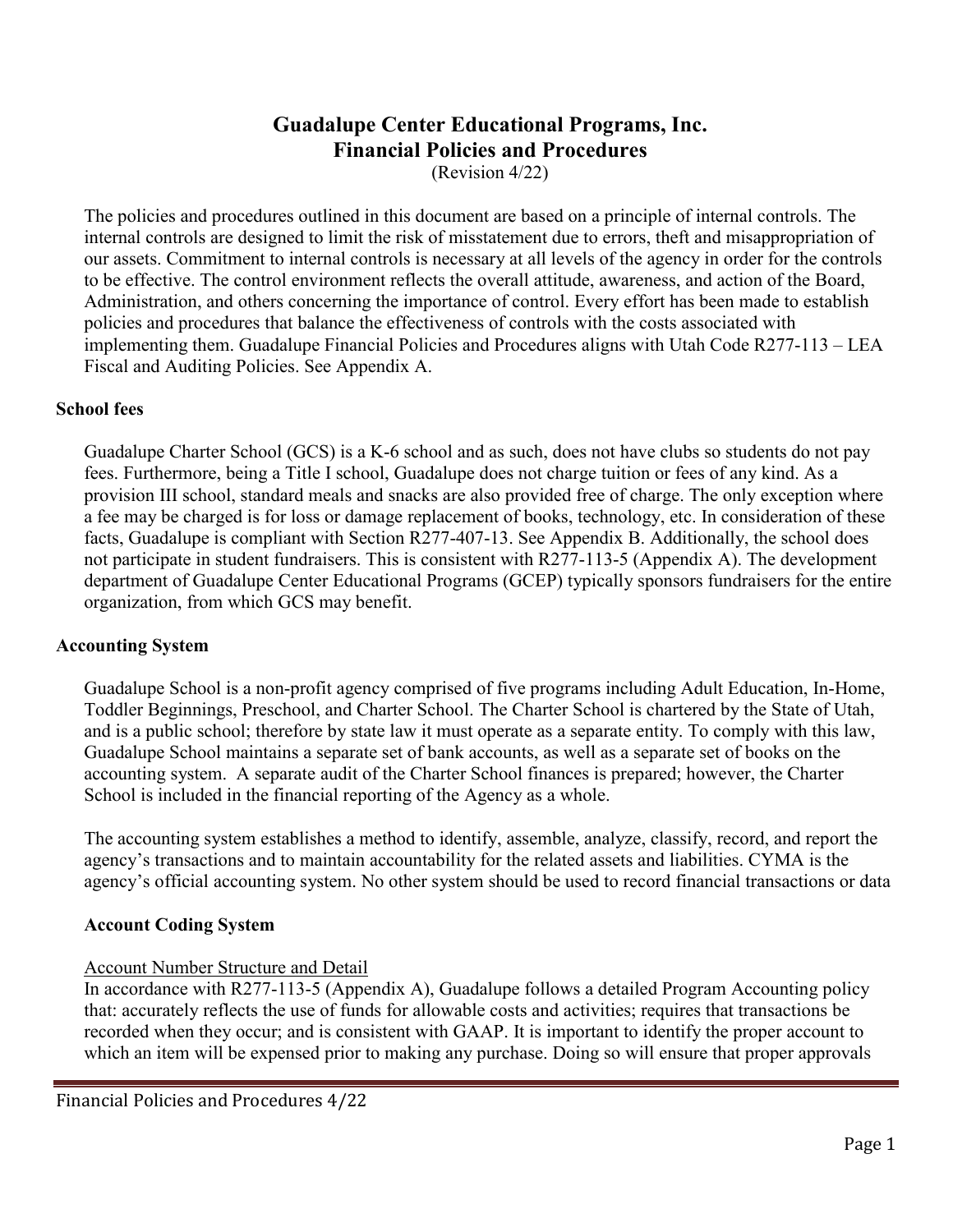have been obtained and transactions are accounted for appropriately. Both the Agency and the Charter School use an 11 digit account number which is in the following format.

| Function/Dept. | <b>Object</b> | Program |
|----------------|---------------|---------|
| <b>x x x x</b> | Y Y Y         | xxxx    |

**Function –** 4 numbers, used by the Charter School indicates the revenue source or expense category. The following is a list of the typical classification of functions:

#### Revenue Functions:

 1xxx – Local revenue 2xxx – State revenue 4xxx – Federal revenue

#### Expense Functions:

- 1xxx Instruction
- 21xx Supporting students
- 22xx Supporting teachers
- 23xx Executive director
- 24xx School administration
- 25xx Business departments
- 26xx Facilities
- 27xx Transportation
- 31xx Food service
- 33xx After School

**Department –** 4 numbers, used by the Agency, indicates the program to which the expense is allocated. (Note: the Agency uses the same revenue functions as the Charter School.) The following is a list of the typical classifications of departments:

- 1020 Adult Education
- 1030 Management & General
- $1040$  Fundraising
- 1050 In-Home
- 1060 Preschool
- 1070 Toddler Beginnings
- 1080 Board of Directors for Audited Financials, this is rolled into 1030
- 2600 Facilities allocated quarterly to departments 1020 thru 1070

**Object –** 3 numbers, indicates what is being purchased, essentially the expense account. The following is a list of the ranges used for objects for both the Agency and the Charter School.

> 1xx – Wages  $2xx -$ Benefits 3xx – Professional services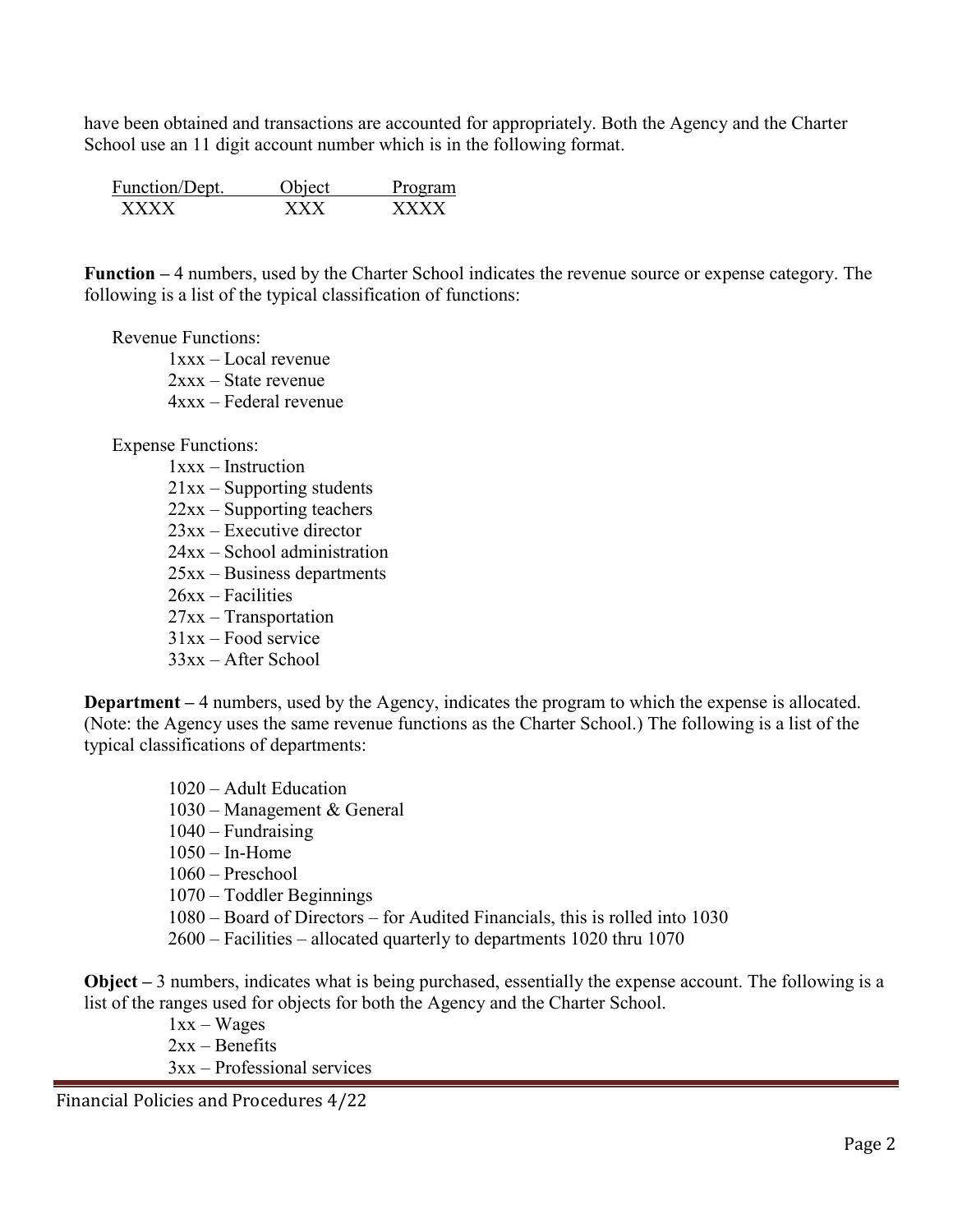- 4xx Property services 5xx – Other services
- $6xx -$ Supplies & materials
- $7xx Property & equipment$
- 8xx Debt & miscellaneous
- 000 Balance sheet
- $010 -$ Revenue

**Program –** 4 numbers, indicates the program or the grant. This allows for tracking of expenses that are specifically restricted to a program or grant. Expenses that are not paid out of a specific program or grant are uniformly coded to the program number 0050. Program numbers for most state and federal programs are assigned by the Utah State Office of Education. We assign other program numbers using 85xx.

## **Restricted Revenue**

Consistent with R277-113-6 (Appendix A), it is the Governing Board's responsibility to ensure that the LEA has sufficient controls in the expenditure of restricted funds. Any restricted funds left over from the previous year are carried forward as positive revenue balances to the following fiscal year. These fund balances are tracked monthly and compared with the current cash position to ensure that the restricted balance does not exceed available cash. This balance is reported monthly to the Finance Committee as well as the Charter Board.

## **Cash Management**

- Guadalupe requires segregation of duties between personnel who have access to general ledger entries, receive funds, deposit funds, and those who reconcile transactions; currently the Accounting office personnel record all ledger entries. The Assistant to the Executive Director receives and deposits funds. Reconciliations are performed by the CFO & Charter Business Manager for their respective accounts and reviewed by another member of the Accounting staff on a monthly basis.
- Generally receivables are not recorded monthly, but are adjusted at year-end for any outstanding Governmental or Donor Commitments;
- Access to cash is limited to authorized personnel. Access to blank checks is limited to the Business Office Manager. Access to deposit supplies are limited to the Assistant to the Executive Director. Banking information is limited to authorized personnel, which are the check signers, CFO and Charter Business Manager;
- Daily bank reconciliations are performed on an informal basis to ensure all transactions are reviewed timely. Bank reconciliations are formally performed monthly and review by a person who has not performed the original reconciliation;
- Review of investment is performed monthly by the CFO and reviewed with the Board and Executive Director;
- Management approval is required for all expenditures;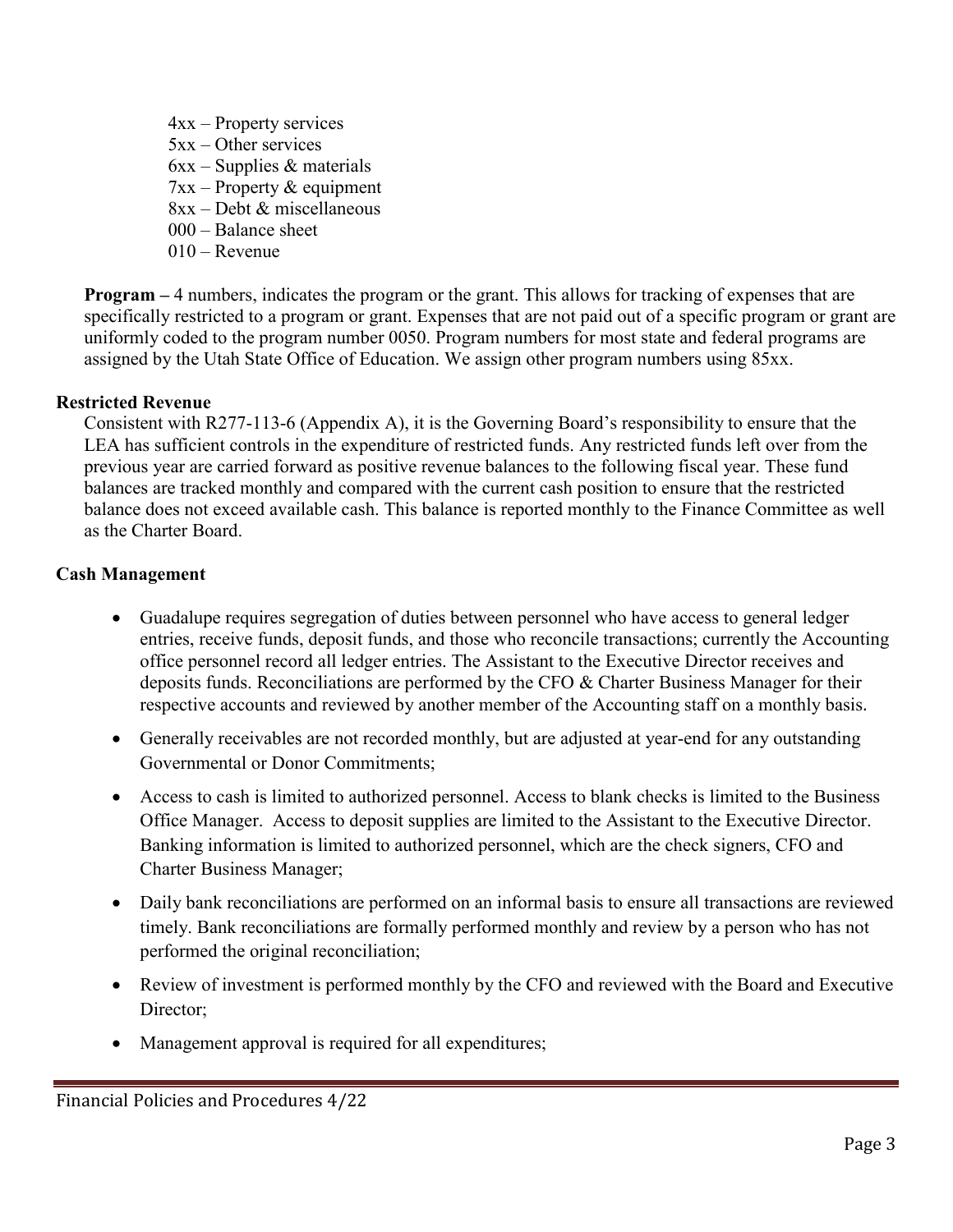- Credit Cards/Purchasing cards are used to pay for employee purchases when not available through a normal vendor. A credit card form must be completed and signed by the appropriate Program Manager for their respective expenditures. All credit cards are locked up and controlled by the Purchasing Manager. All credit card expenditures are reviewed by the CFO or Charter Business Manager monthly and prior to payment of the credit card statement.
- Other areas of Cash Management not mentioned above are included in the individual processes that follow.

## **Purchasing Guidelines**

These guidelines are intended to streamline the process of purchasing items necessary for the successful operation of the programs at Guadalupe School and are intended to help us to be good fiscal agents, as well as maintain good internal controls. Guadalupe School purchasing policies are in alignment with Title 63G-6a – Utah Procurement Code. See Appendix C.

- All purchases should be made through the Business Office with the following exceptions:
	- Regularly scheduled purchases made from approved vendors, such as:
		- i. Food, milk and supply purchases for the School Lunch program.
		- ii. Maintenance supplies, such as paper towels, trash bags, etc.
	- Special event supplies
	- Scholastic book orders
	- Miscellaneous materials purchased by program coordinators.
		- i. These will be reviewed on a case-by-case basis. There may be instances that it would be more prudent to purchase items through State Contracts. All employees are asked to plan ahead as much as possible to avoid last minute purchases.
- Bids will be obtained as per the following guidelines:
	- Under \$1,000 the purchaser may select the best source without seeking competitive quotes.
	- \$1,001 to \$5,000 (or 50,000 aggregate) the purchaser shall obtain at least two  $(2)$ competitive quotes and purchase the items/service from the supplier offering the lowest quote. Quotes must be attached to the purchase documentation and maintained as part of the Agency's records.
	- Greater than \$5,000 (\$50,000 aggregate) The Agency must enter into a competitive bid process or RFP in compliance with State code.

When following the purchasing guidelines, remember that:

- Any person who participates in procurement process of any supplies or services for the Agency shall not ask, receive, offer any gratuity, contribution, loan, or reward, or any promise thereof, either for the person's own use or the use or benefit of any other person or organization, from any person interested in the sale of such supplies or services.
- Purchases may not be artificially subdivided.
- All equipment purchased with Agency funds must be recorded as a fixed asset
- State Contracts for supplies and equipment should be used when available. A complete list of all existing contracts is available on the State Purchasing website at purchasing.utah.gov.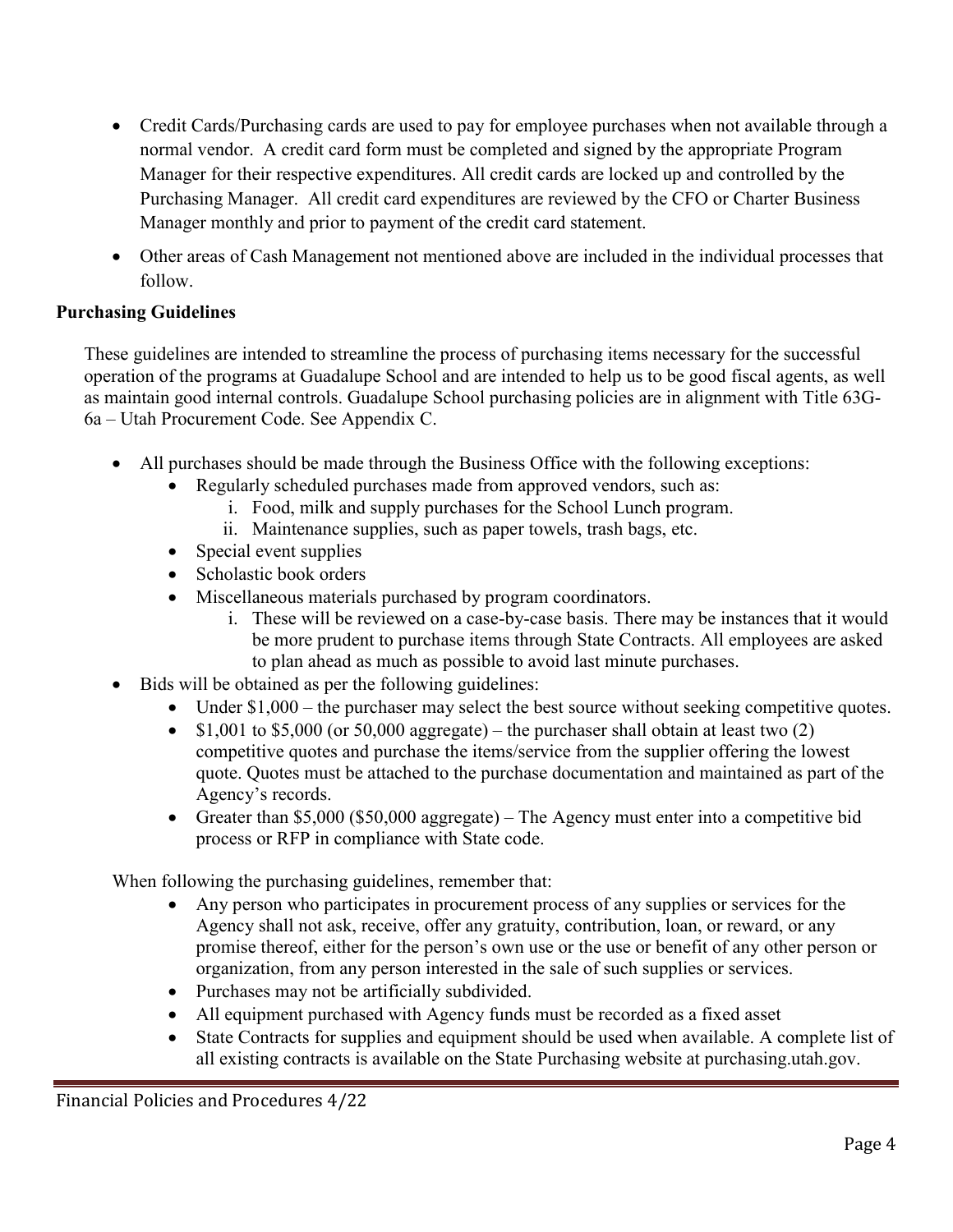• All Charter School service contracts will be reviewed and a cost comparison with a minimum of two similar vendors obtained every three years

## **Contracts**

The Executive Director signs all contracts. The Program Managers and CFO review contracts prior to Executive Director Signature. Original contracts are filed in the Business Office or scanned and electronically filed on the network for review and reference.

## **Approval Process**

The Board of Directors has delegated standing expense approval authority to program directors for those expenses that are considered recurring, such as food, gas, maintenance supplies, and those items that are within their program's approved budget. For expenses that fall outside of these guidelines, the following approval limits apply:

| <b>Executive Director</b>                   | \$2,500   |
|---------------------------------------------|-----------|
| Executive Director and Executive Committee* | Unlimited |

\*requires a simple majority when quorum is met. Approval may be documented either with a signature, email approval, or in the board minutes. The Executive Committee, at their discretion, may require the approval of the entire board.

## **Verification Process**

These procedures are to be followed so that prompt and accurate payment can be made to our vendors.

Invoices are received by the front office and delivered to the Executive Assistant. The Executive Assistant creates an accounts payable listing, by entering the vendor name, amount due, and date received on a spreadsheet. The spreadsheet is printed and submitted to the Business Office for review and payment.

The Accounting Clerk reviews the invoices, attaches all appropriate verification items, and codes the invoice for payment. Verification items may include:

- Packing list, date-stamped and signed by two separate individuals who have reviewed and verified that all items listed were received.
- Approved purchase request or purchase order
- Signature of the approving program director
- Competitive quotes, where applicable

The coded invoices with all appropriate attachments are then submitted to the CFO and/or Charter Business Manager for review and approval.

## **Credit/Purchase Cards**

• Credit/purchase card usage shall be leveraged, for the benefit of the Agency and the Charter School, to achieve optimal benefit of discounts, rewards and cashback offers.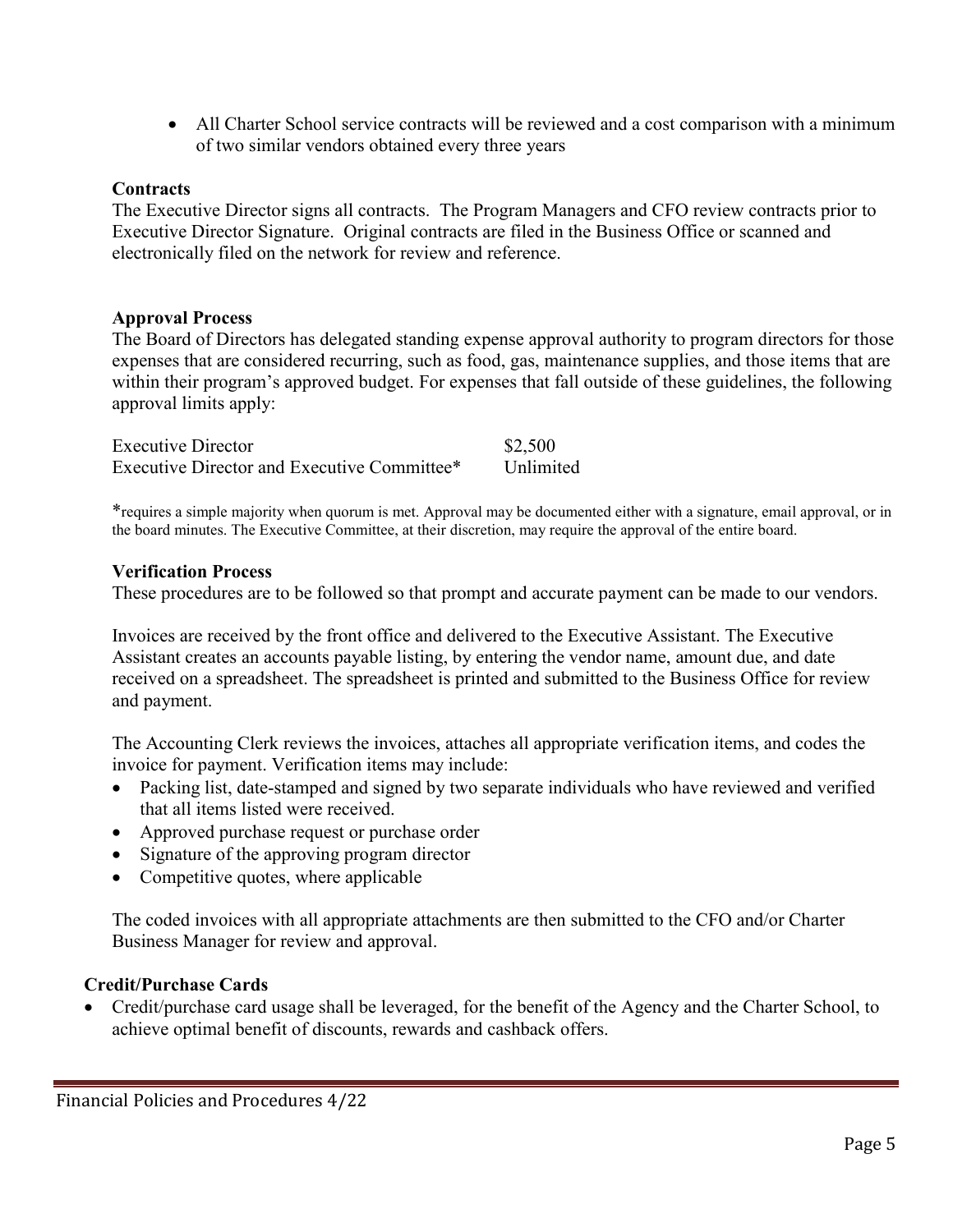- The combined credit limit on all credit/purchase cards held by the Agency shall be limited to \$75,000. With approval of the Executive Director the Agency may hold credit/purchase cards as necessary for the following purposes:
	- o Agency accounts payable purchases
	- o To be checked out by employees for day-to-day Agency purchases
	- o Development Department purchase, (to be held by the Development Director)
- The combined credit limit on a credit/purchase card held by the Charter School shall be limited to \$50,000. With the approval of the Executive Director the Charter School may hold credit/purchase cards as necessary for the following purposes:
	- o Charter School accounts payable purchases
	- o To be checked out by employees for day-to-day Charter School purchases
- All credit/purchase cards are secured and controlled by the Business Office (An assigned credit card may be held by the Development Director). The Business Office shall insure that credit/purchase cards payments are made to avoid fee, penalties, and interest charges. Purchases must be pre-approved, using an expenditure authorization form prior to requesting the credit/purchase card, with the exception of vehicle fuel purchases. The bus drivers are not required to have an approved expenditure form for regular purchases with the State of Utah Fuel Cards.
- Credit cards are checked out on a same-day basis. Purchases should be planned ahead so that card can be checked out and returned the same day. On the rare occasion that a card should need to be kept overnight, request must be made in **advance** and must be approved by the Business Office beforehand.
- A log is kept documenting the following:
	- o Employee name & initials
	- o Check-out & check-in date
	- o Type & number of card, if applicable
	- o Intended vendor and item(s) to be purchased
	- o Authorizing person's initials
	- o Review of approved request
	- o Receipt of approved request upon return
- Receipts must be obtained for each purchase and shall include the signed credit card slip, as well as a detailed, vendor-issued receipt identifying items purchased, date of purchase, and amount of purchase. Receipts must be attached to the expenditure authorization form and returned with the credit card.
- Individual expenditures made on purchase or credit cards shall be recorded in the Agency's accounting system. The payment of the monthly card statement balance shall be reviewed and approved by administration prior to issuance.
- ATM transactions, cash advances, or personal use are strictly prohibited.
- Violation of credit/purchase card policy, including not retaining documentation of purchases or making personal purchases, may result in disciplinary action or criminal prosecution.
- If the card is lost or stolen, immediately contact the appropriate authority.

## **Purchase Authorization**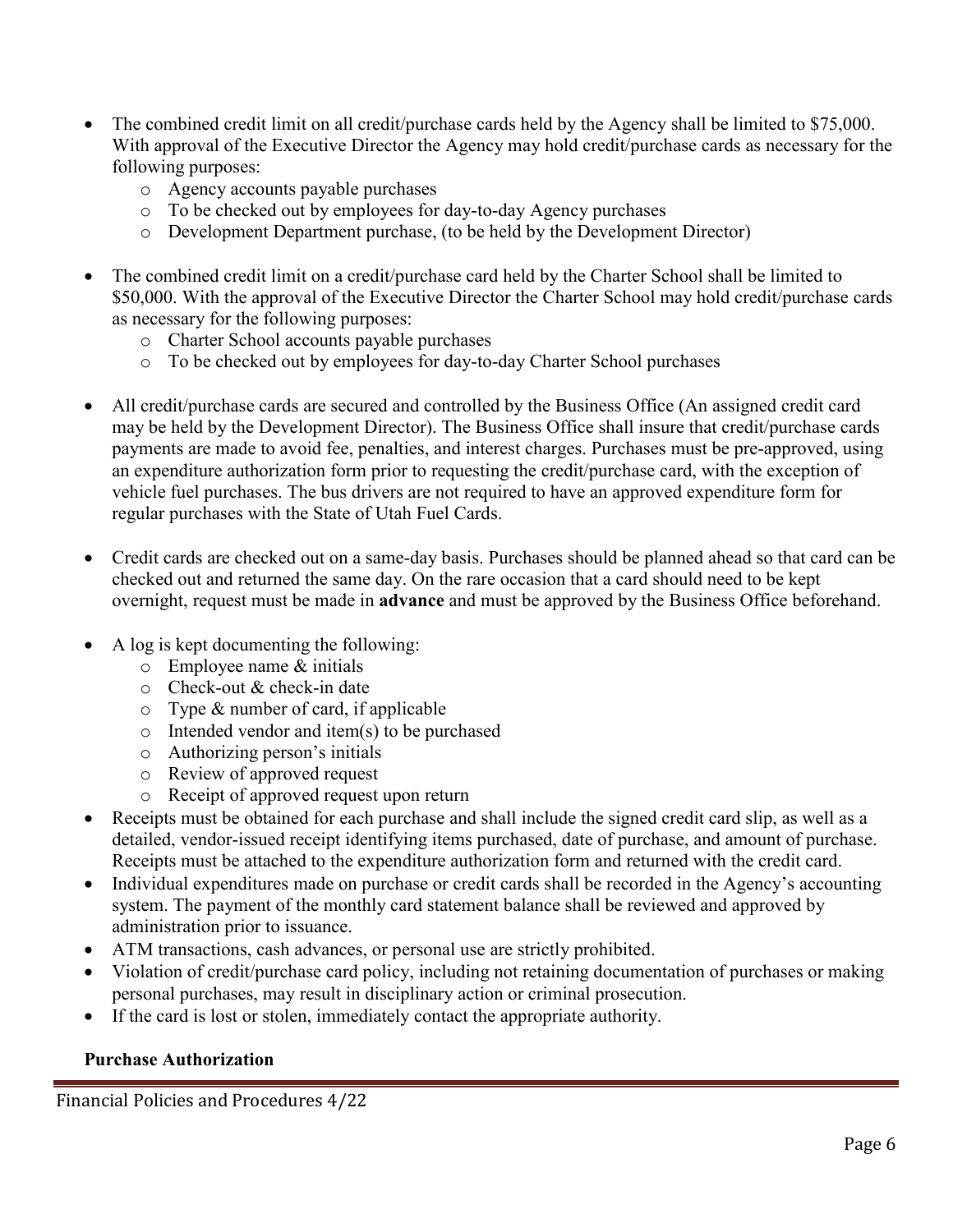- An expenditure authorization form (purchase order or requisition) is required for all purchases. Employees initiating an expenditure shall complete the authorization form, including documentation of any required quotes, **before** a purchase is initiated. The completed form and documentation shall be submitted to the program director or the Executive Director for approval. This approval signature is required prior to the initiation of a purchase.
- Shipment of the goods should be addressed and delivered to the Business Office.
- Packing slips should be initialed by the receiver of the goods and one additional person, indicating that all goods were received.
- The Business Office shall compare invoices and packing lists to the expenditure authorization form prior to processing payments.

## **Cash Disbursements**

## **General**

- No one is authorized to pay employees or vendors with cash (currency and/or coin).
- All disbursements made by the Agency, except from petty cash, should be made by check or credit/purchasing card.
- No check should be issued unless the purchase is authorized by the program director whose budget is being charged, or by the Executive Director.
- All disbursements will have proper supporting documentation (receipts, invoices, etc.) The supporting documentation should answer who, what, why, when, and where.
- Reimbursements and/or travel expenses to/for any employee must be approved by the employee's program director or the Executive Director. The Executive Director may be reimbursed without specific Board approval if the Business Manager also signs off on the purchase.
- **No purchase should be made unless prior authorization has been given by the program director whose budget is to be charged.** If an employee wishes to make a purchase with personal funds and be reimbursed, the appropriate program director **must** give approval prior to the purchase.

## **Check Preparation**

- Pre-numbered check stock shall be kept secured and controlled by the Business Office.
	- o Check stock is issued and verified by two employees.
- Invoices are entered into the accounting system by the Accounting Clerk.
- Checks are prepared by the Accounting Clerk or the Business Services Coordinator.
- Checks are to be made payable to the specified payees and never to cash or bearer.
- All supporting documentation should accompany the check when presented for signature.
- If it is necessary to void a check, the word "VOID" should be written or stamped on the check and the actual check shall be retained.

## **Check Signing**

- **Never sign blank checks!** Checks should be completed in their entirety prior to signing.
- A check register and invoice approval ledger should be reviewed when signing checks.
- All checks under \$1,000 may have one signature. Signature stamps should not be used.
	- o First signature may be any of the following: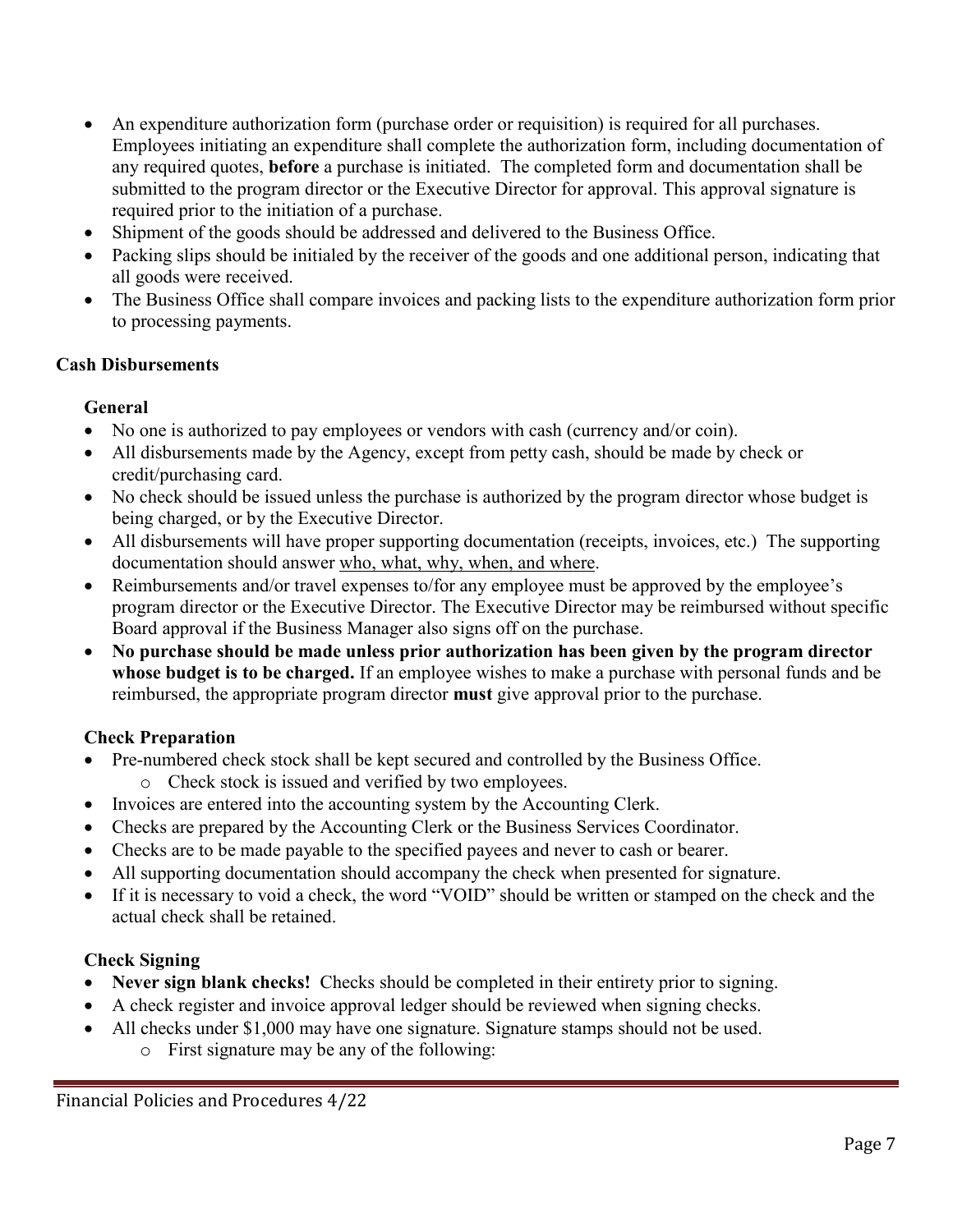- **Executive Director**
- Development Director
- Adult Ed Director (Agency only)
- Early Childhood Director (Agency only)
- Principal (Charter only)
- Vice Principal (Charter only)
- Board Treasurer
- GS President (Agency only)
- GCS President (Charter only)
- All checks \$1,000 and over and checks to staff must have a second signature.
	- o The first and second signature must be according to the following:
		- Staff/individual and/or \$1,000 \$4,999 any of the above
		- $\bullet$  \$5,000 \$9,999 -- #1 Exec Dir/Dev Dir, #2 any
		- $\bullet$  \$10,000 + -- Exec Dir/Board, #2 any.

## **Journal Entries/Electronic Funds Transfers**

- Journal entries and electronic funds transfers should be substantiated by supporting documentation.
- Journal entries and electronic funds transfers shall be recorded in the Agency accounting system.
- Periodically, the audit committee or designee should review and approve the journal entries and electronic funds transfers

## **Review process**

- Bank statements are delivered to and opened by the Executive Director who reviews all activity on the statement. The reviewer should initial the bank statement indicating their review.
- Bank reconciliations should be performed for all Agency accounts on a monthly basis. If the bank reconciliation is completed by someone who has access to the accounting system and the bank accounts, it should be reviewed and approved by another person, such as the principal or Executive Director, or a member of the audit committee or the board.
- Bank statements and related information should be filed for future reference, as needed.

## **Cash Receipts**

## **General**

- This policy is for the handling of all cash receipts, including currency, coin, checks, ACH transactions and credit card transactions.
- All receipting of funds that are delivered through the mail will be done in the front office. Those programs that collect funds will be responsible for the receipting of funds and submission to the Business Office for deposit. Receipt of credit card donations will be done through the Development Office.
- All funds shall be kept in a controlled location until they can be deposited in the appropriate Agency or Charter School bank account. All Charter School funds should be deposited with three days after receipt, in compliance with Utah Code 51-4-2(2)(a).
- All checks should be made payable to the Agency or Charter School and should be restrictively endorsed upon receipt.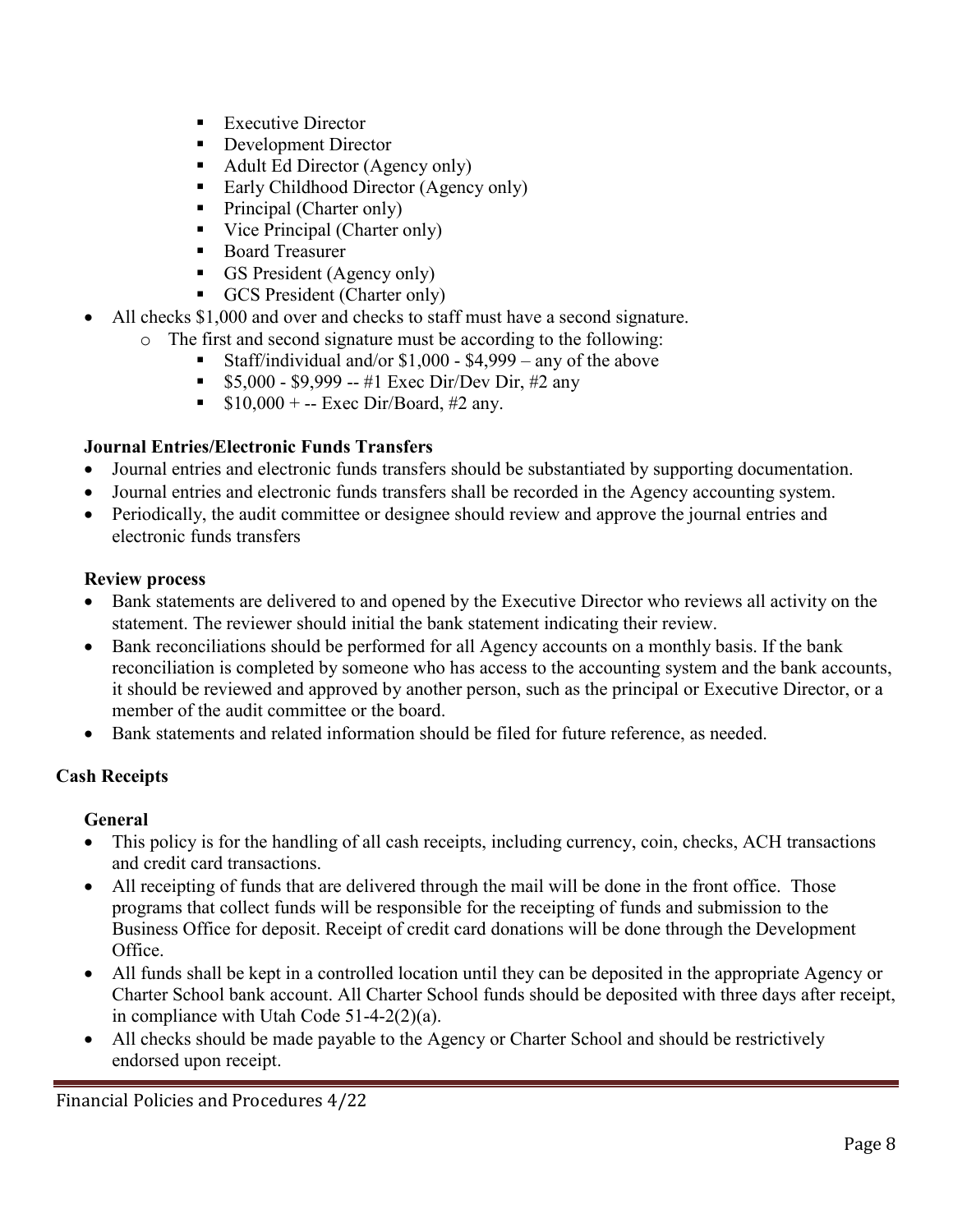- All currency must be receipted by the program receiving the funds and submitted on a weekly basis to the Business Office.
- Under no circumstances are disbursements to be made directly from cash receipts, i.e. for purchases, reimbursements, refunds, or to cash personal checks.

# **Procedures**

- Checks
	- o Mail should be opened by the receptionist and funds received should be documented on a cash receipts log.
	- o All checks should be stamped *For Deposit Only* immediately upon receipt.
	- o Deposits are prepared by the Program Services Coordinator, or in their absence, by the Business Manager. Guadalupe School uses *Anytime Deposits* through Zions Bank, allowing onsite direct deposit into the Agency's operating account. *Anytime Deposits* creates a deposit slip and scans the checks. Physical checks are voided and attached to a copy of the deposit slip.
	- o Deposit copies are distributed to the Development Director and to the Business Manager.
		- The Development Department tracks donor giving and prepares the appropriate acknowledgements to the donor.
		- The Business Office records the deposit in the Accounting System, coding each receipt to the appropriate general ledger account.
	- o Deposit copies are filed for future reference. Voided checks are held for a minimum of one month and are then destroyed.
- Credit cards
	- o Payments or donations made by credit card are typically made either on the Agency's website or by phone. Occasionally, a donor will send a credit card donation in the mail. All credit card information is kept in a secure location in the Business Office.
		- $\blacksquare$  On-line
			- Both the Business Office and the Development Office are notified by e-mail of an online payment.
			- Merchant services provider deposits the funds, less their expenses, on a weekly basis. A summary of the deposit is emailed to the Business Office.
			- The Business Office records the deposit in the Accounting System, coding each receipt to the appropriate general ledger account.
		- Telephone
			- Donations by telephone are received by the Development Office.
			- All required information is recorded on the appropriate form and submitted to the Business Office to be processed on the on-line processing system.
			- See above for deposit information
		- Mail
			- Upon receipt of a credit card donation by mail, the receptionist date stamps it and immediately delivers the donation to the Development Office.
			- Development records the donation and submits the paperwork to the Business Office to be processed on the on-line processing system.
			- See above for deposit information.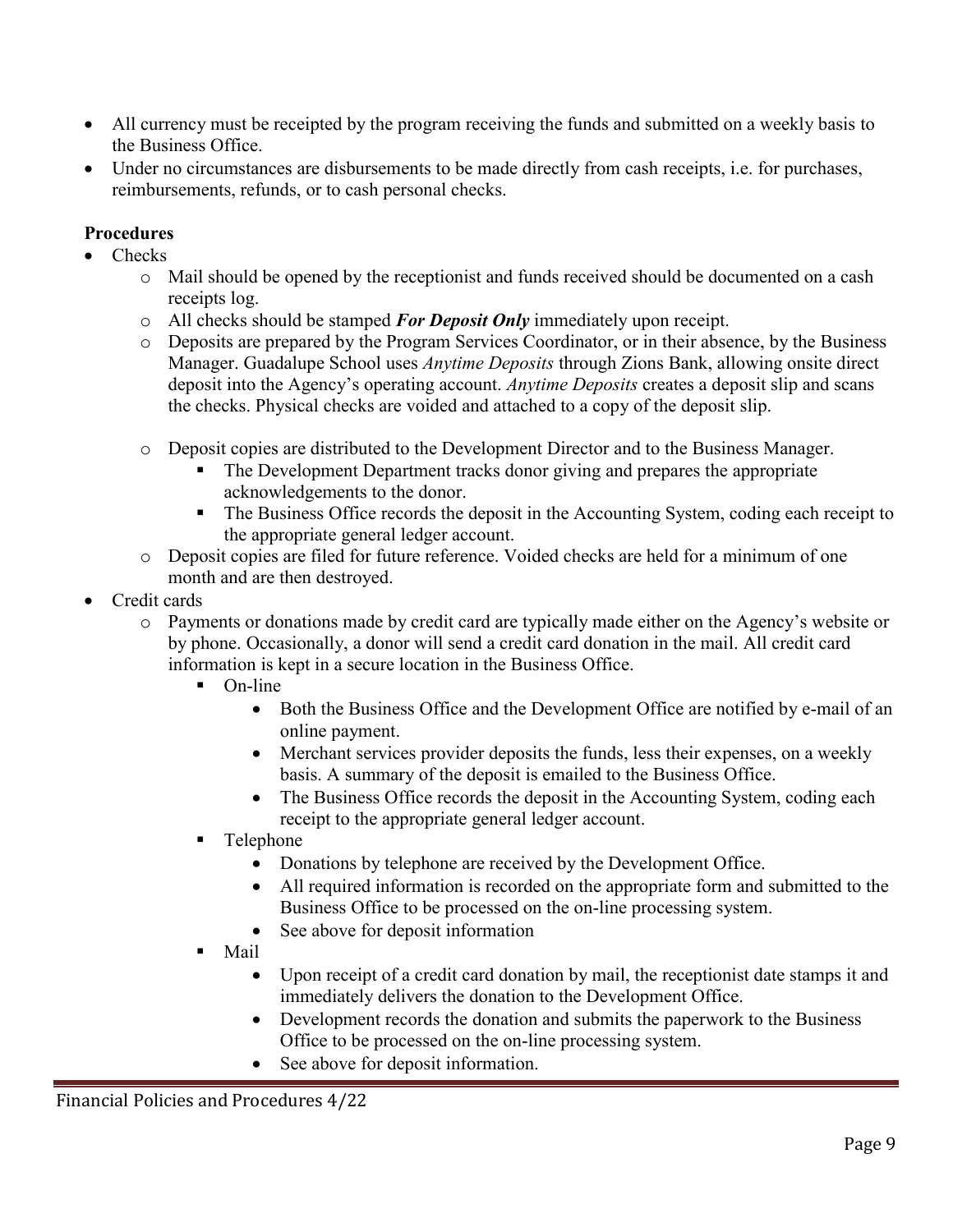- ACH receipts
	- o Donations made by ACH are typically recurring donations or grant payments. Recurring donations are on approximately the same day each month and are monitored by the Business Manager. Grant payment notifications are typically received by the Business Office prior to deposit in the Agency's account. These donations are recorded to the Accounting System on a monthly basis via journal entry.
- **Currency** 
	- o Although currency payments are discouraged, there are times when it must be handled by various programs. These instances are planned and currency receipts are documented by an assigned, trained person. Two-part receipts are issued noting the payer's name, date, amount received, and reason for the payment. The payer is given one copy and the duplicate is kept with the payment. Receipts are kept in a secure location and are reconciled and submitted to the Business Office for deposit on a regular basis.

## **Other financial items**

## **Payroll**

Pay periods run on a biweekly schedule and employees are paid on the Friday following the end of each pay period. The department supervisors review timecards and then give approval to the Payroll Processor (PP). The PP then makes a list of one-time exceptions to the regular payroll, i.e. overtime, deduction changes, etc. After exceptions are entered into the payroll system, the preliminary payroll register and impound summary are sent with the exceptions to the CFO and Charter Business Manager (CBM) for review of their respective payrolls. Once approval is given, the PP submits payroll. PP then sends the finalized impound sheet and check register to the CFO and CBM so they can transfer funds to the payroll bank account. Checks are signed and given to the employees on Friday.

## **Payroll Accounting**

Being that payroll is processed externally, it is separate from the accounting system. The details must be manually entered into the accounting system. A journal entry is created showing total deductions and each staff member's pay, which is broken out into their specific program coding.

## **Allocation of salaries from multiple programs**

When a staff member's salary is paid from multiple funding sources or programs, a schedule is set up showing the total annual amounts allocated from each funding source. A per-pay-period amount for each grant is allocated across multiple pay periods to achieve the total of each expenditure. For example:

| \$54,101.00 | \$2,080.80      |
|-------------|-----------------|
|             | Per pay period: |
| \$4,191.26  | 161.20          |
| \$17,000.00 | 653.85          |
| \$23,175.00 | 891.35          |
| \$5,324.00  | 204.77          |
| \$4,411.00  | 169.64          |
| \$54,101.00 | \$2,080.81      |
|             |                 |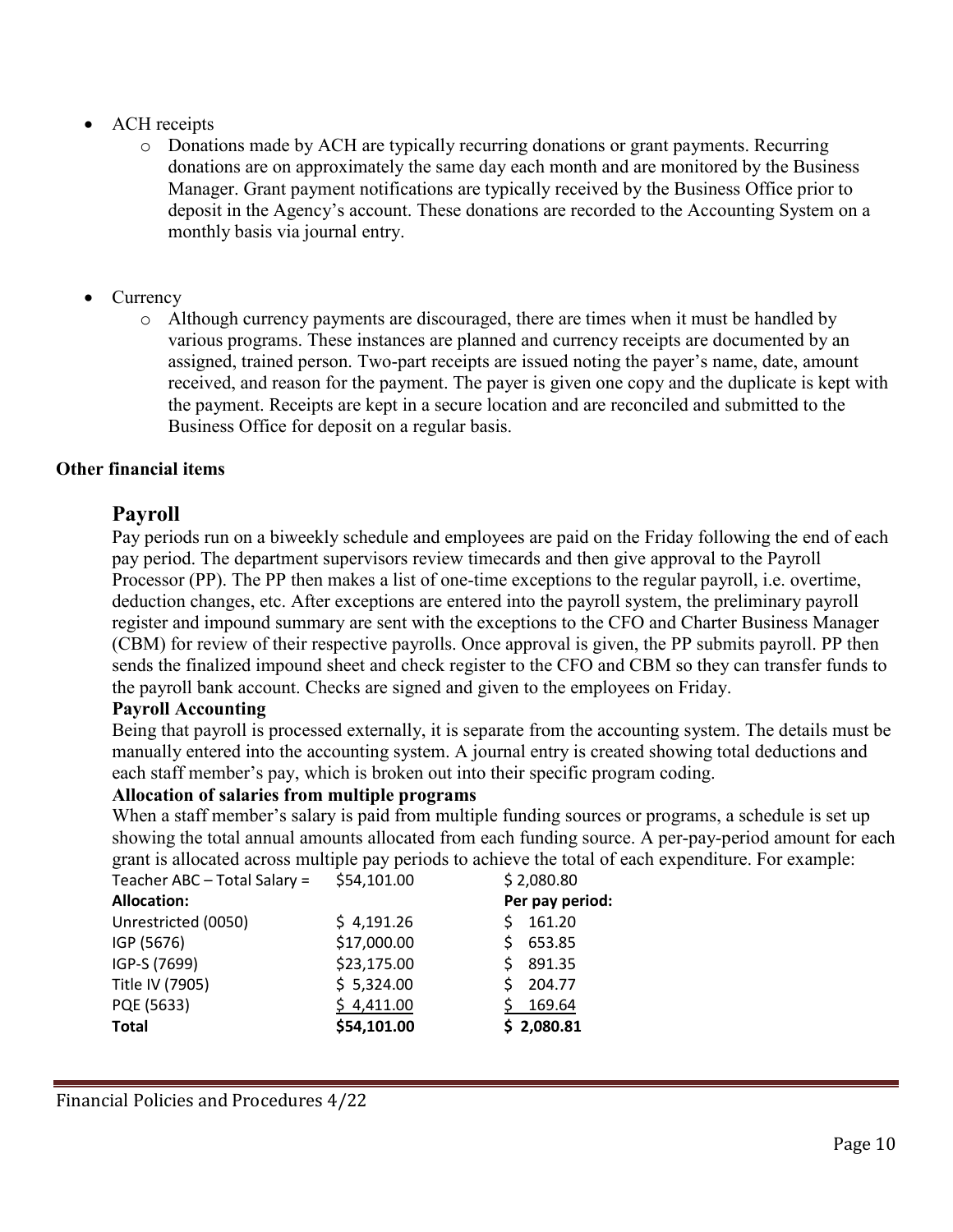## **Restricted funds**

Funds that are specifically restricted by the donor or grantors are monitored to be certain they are spent properly. The Business Office will advise program directors of the financial restriction guidelines and will prepare the appropriate financial reports.

### **Financial reporting**

Guadalupe School maintains a fiscal year of July  $1<sup>st</sup>$  through June  $30<sup>th</sup>$ . An annual audit of the prior year's finances is performed by an independent auditing firm allowing time for preparation and submission of all financial reports in a timely manner.

#### **Sales tax**

As a 501(c)3 charitable organization and as a Utah public elementary school, Guadalupe School is exempt from paying Utah state sales tax.

## **Budgeting**

Annual budgets are prepared by the Agency administrative team and presented for preliminary approval to the Boards of the Agency and the Charter School in the spring of each year. Budgets are presented for final approval at the June meeting of each Board.

#### **Fixed Assets**

All fixed assets must be in order to be properly tracked. Fixed assets are verified annually.

#### Definition of a Fixed Asset

A fixed asset is defined by the following:

- It retains original shape and appearance with use
- It has a life expectancy of over one year
- It most often represents an investment of \$1000 or more
- All purchases that meet the definitions above but fall below the \$1000 cost per item because of volume purchasing will be considered a fixed asset, i.e. library books

#### **Exceptions**

Exceptions to the definitions of a fixed asset are listed below and **will be considered a fix asset at all times:**

- Computers
- Printers
- Scanners
- Copiers

# **Disposition of property acquired under federal programs**

Guadalupe follows the Uniform Administrative Requirements under 2 C.F.R. part 200.313 (5) (e), as follows: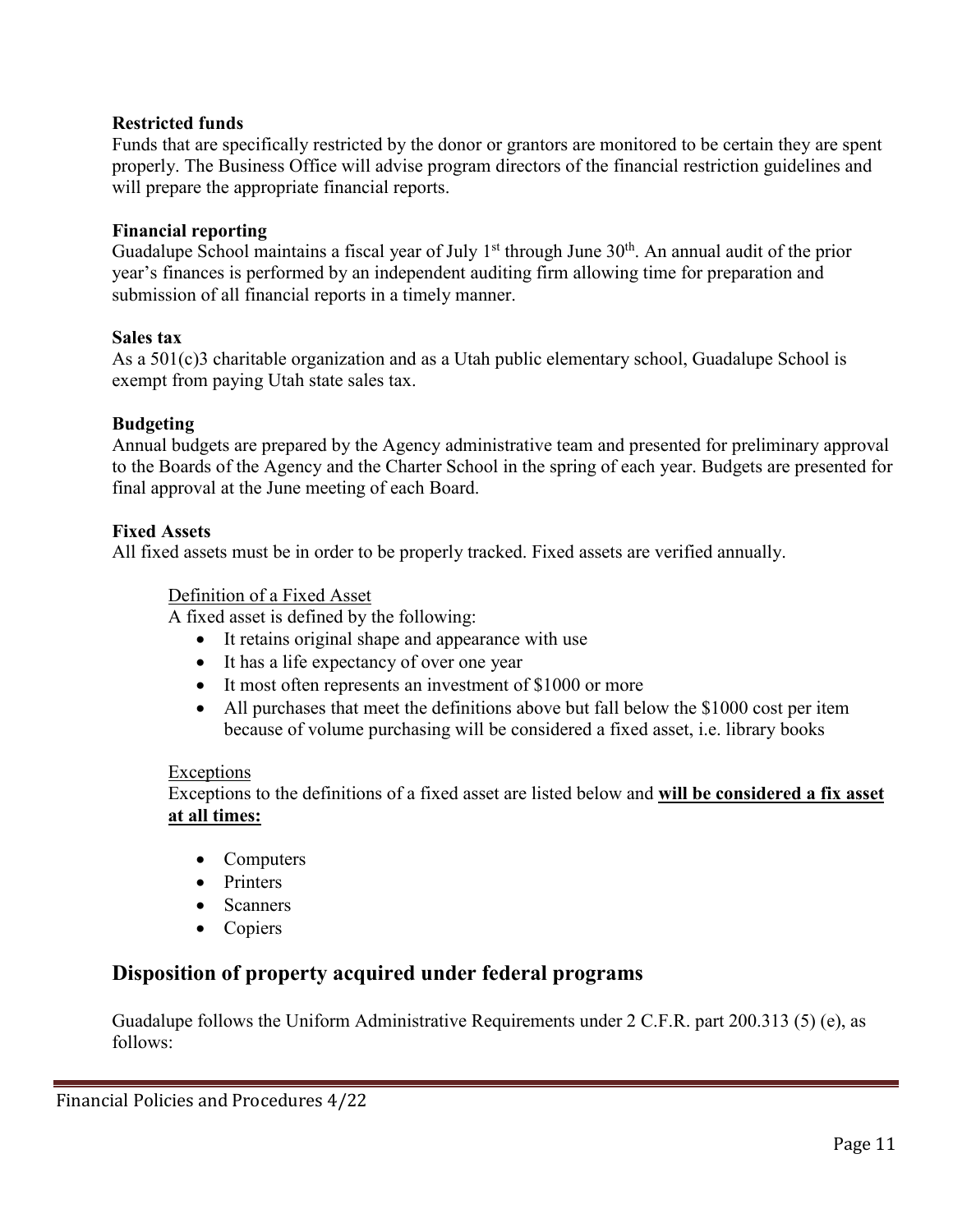*Disposition.* When original or replacement equipment acquired under a Federal award is no longer needed for the original project or program or for other activities currently or previously supported by a Federal awarding agency, except as otherwise provided in Federal statutes, regulations, or Federal awarding agency disposition instructions, the non-Federal entity must request disposition instructions from the Federal awarding agency if required by the terms and conditions of the Federal Award. Disposition of the equipment will be made as follows, in accordance with Federal awarding agency disposition instructions:

**(1)** Items of equipment with a current per unit fair market value of \$5,000 or less may be retained, sold or otherwise disposed of with no further responsibility to the Federal awarding agency.

**(2)** Except as provided in [§ 200.312\(b\),](https://www.law.cornell.edu/cfr/text/2/200.312#b) or if the Federal awarding agency fails to provide requested disposition instructions within 120 days, items of equipment with a current per-unit fair market value in excess of \$5,000 may be retained by the non-Federal entity or sold. The Federal awarding agency is entitled to an amount calculated by multiplying the current market value or proceeds from sale by the Federal awarding agency 's percentage of participation in the cost of the original purchase. If the equipment is sold, the Federal awarding agency may permit the non-Federal entity to deduct and retain from the Federal Share \$500 or ten percent of the proceeds, whichever is less, for its selling and handling expenses.

**(3)** The non-Federal entity may transfer title to the property to the Federal Government or to an eligible third party provided that, in such cases, the non-Federal entity must be entitled to compensation for its attributable percentage of the current fair market value of the property.

**(4)** In cases where a non-Federal entity fails to take appropriate disposition actions, the Federal awarding agency may direct the non-Federal entity to take disposition actions.

## Asset disposal

All property is to be disposed of through the Business Office. A "Request for Disposal" must be submitted and approved prior to the disposal or removal of any asset from the building or grounds.

# **Year-end Procedures**

Annually and/or monthly, certain balance sheet accounts are reviewed prior to the annual audit. Reconciliations are reviewed by the CFO and/or Business Manager to ensure that balances are accurate and agree to detail documentation.

Balance Sheet Accounts reviewed and specific procedures:

• Paid Time Off – Includes detail listing of employees' hours and current rate of pay that agree to ledger balance. The reconciliation is prepared by the Payroll Coordinator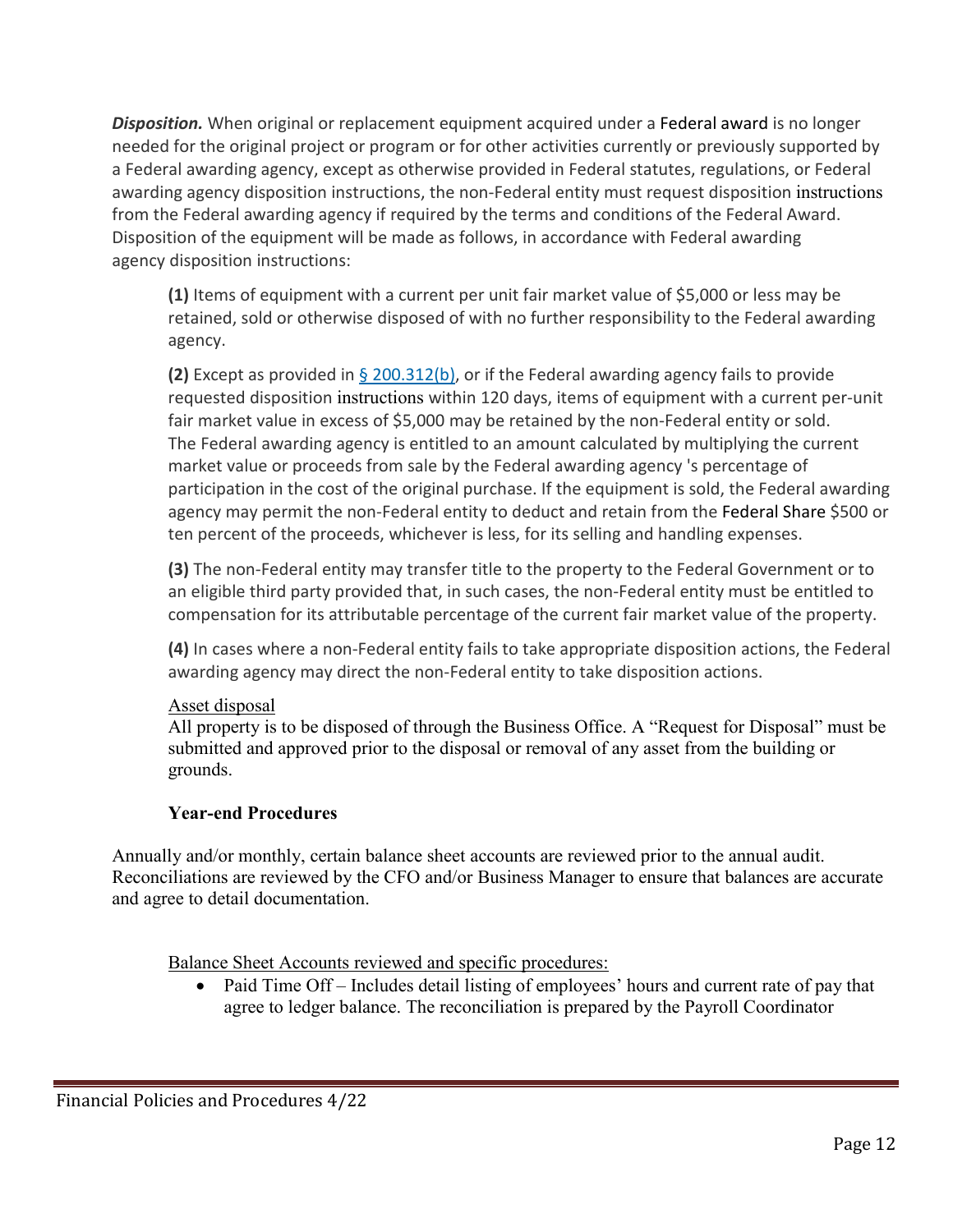- Cash Bank statement are reconciled to ledger balance each month. The reconciliations are prepared by the CFO/Business Manager and reviewed by another staff member who does not have access to bank accounts.
- Fixed Assets Detail listing of assets from depreciation schedules are reconciled to the ledger balances. The detail listing are reviewed for any obsolete assets.
- Prepaid Accounts Detailed listing of invoices paid in advance that agrees to the ledger balance. The reconciliation is prepared by the Accounting Assistant.
- Accounts Payable Detailed listing of payables tied to the system ledger account. The listing is prepared by the CYMA system and reconciled by the Accounting Assistant.
- Accounts Receivable A detailed listing of any outstanding receivable is prepared by the CFO/Business Manager and reconciled to the ledger balance.
- Restricted Cash Grants amounts granted versus expended are reviewed monthly to determine the Restricted Cash balance. The amount is reviewed monthly by the CFO, Executive Director and Board of Directors.
- Investment Accounts Monthly statements are review and any interest, dividends or gain/loss on the accounts are recorded by the CFO
- Intercompany Payable/Receivable These accounts are reviewed monthly by the Business Manager and reconciled to the ledger balance(s).

## **Safeguarding of Assets**

- Guadalupe assigns custodianship responsibilities for each asset, type of asset, or location;
- Guadalupe complies with Department of risk management requirements including maintaining insurance type and location for every asset;
- Guadalupe Maintains accurate and reliable accounting records for assets and reconciling capital expenditures to asset additions within the financial and system;
- Guadalupe conducts an annual physical inventory of all assets;
- The organization will immediately investigate missing equipment and report the disappearance in a timely manner to federal, state or local officials, as needed;
- We will dispose of surplus equipment in accordance with state and departmental requirements and/or federal grant requirements and agreements.

Custodianship involves the responsibility for safeguarding an asset or group of assets. The custodian may be the employee who uses the asset, the immediate supervisor, the director, or an employee who is formally assigned. The custodian's responsibilities are to assure that the asset is properly maintained, it is used for the purposes intended, and that information regarding the asset is properly reported (acquisitions, transfers, disposals, movements, etc.). As part of its internal control responsibility, each Program needs to monitor custodianship within the organization on a periodic basis. Generally, monitoring and verification is the responsibility of the CFO. Assets are assigned as follows: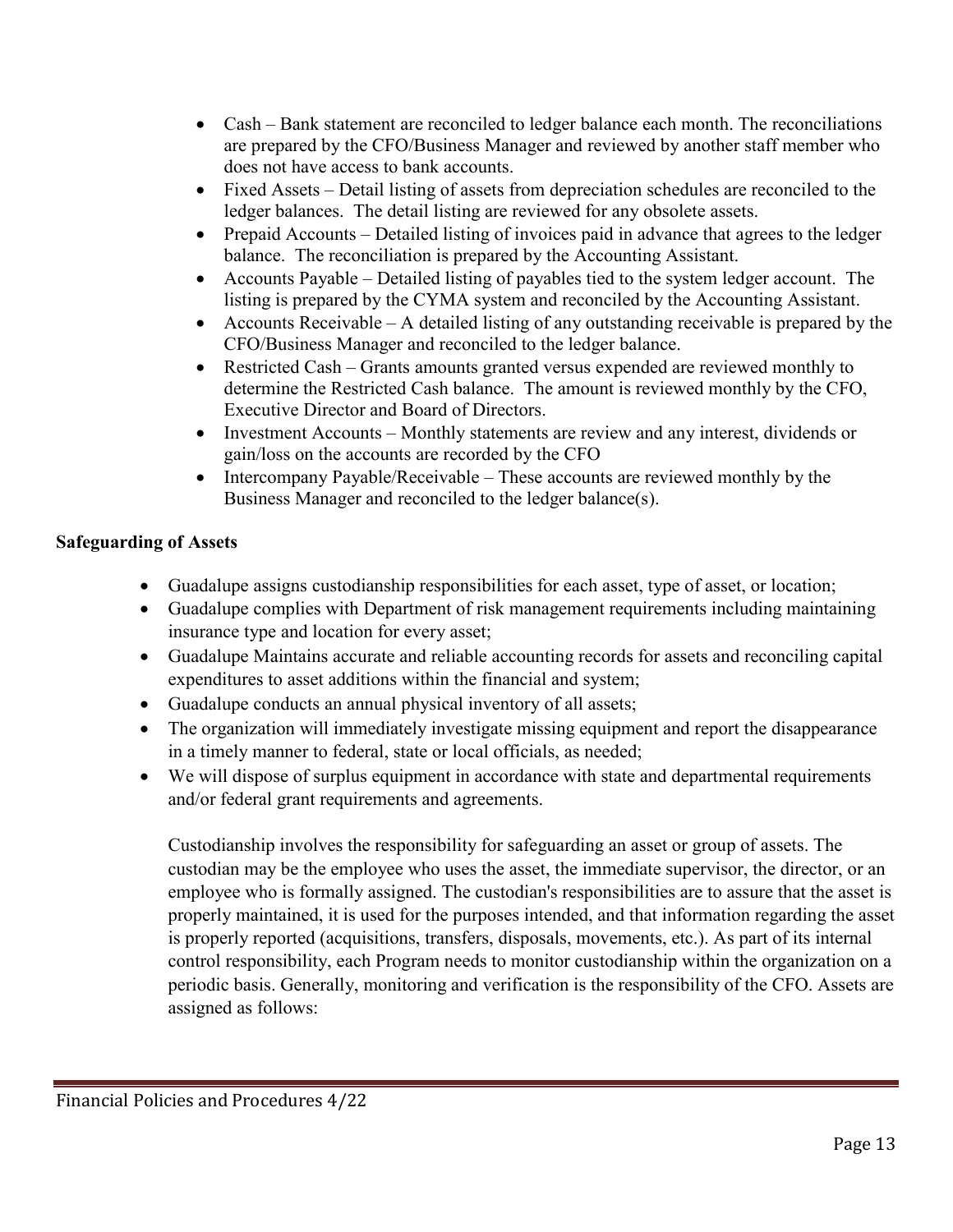- Buildings (including fixtures), Building equipment, HVAC, Parking Lot, Buses, etc. Facilities Manager
- Technology & Furniture Technology Liaison
- All other assets Program Managers (assets used specifically in their programs)

In particular, computers must be in rooms with locked doors. Items that are highly portable require additional protection. Such items include laptop computers, projectors and other audiovisual equipment. Thefts are to be reported to the proper authorities. Under federal regulation, adequate maintenance procedures must be developed to keep the property in good condition. Any loss, damage, or theft shall be investigated and properly reported. Periodic risk assessments should be made to determine if proper precautions have been taken within a Program for the protection of assets. Preventive measures should be taken to limit risk to no more than a relatively low level. Segregation of Duties Segregation of duties applies to the safeguarding of assets. Generally, one person should not control a process from beginning to end. Division of responsibilities decreases risk. Segregation of duties for assets includes three functions:

- o Authorization: This includes authorizing the purchase, disposal, and transfer of assets
- o Purchasing documents such as purchase orders document the purchase authorizations.
- o Tagging the assets (when appropriate) and performing the physical inventory at year-end are recommended for all assets. Some assets are not appropriate to tag such as Building Fixtures, Cubicles, etc. Portable assets should all be tagged when placed into service.

# **Finance & Audit Committee**

The Audit Committee is comprised of GCEP and GCS board members, consistent with Subsection 53G-7-402. See Appendix D. These board members also serve on the Finance & Audit Committee. In accordance with R277-113-4 (Appendix A), the primary purposes of the audit committee is to provide oversight of:

- Assurance activities
	- o Annual audits (financial statement, single audit, state compliance audit)
	- o Monitoring financial activities of state and federal education funding
- Internal control systems
- Risk Process
- Compliance with laws and regulations

The Finance & Audit Committee also participates in the procurement process for the independent external auditor.

# **Financial Management**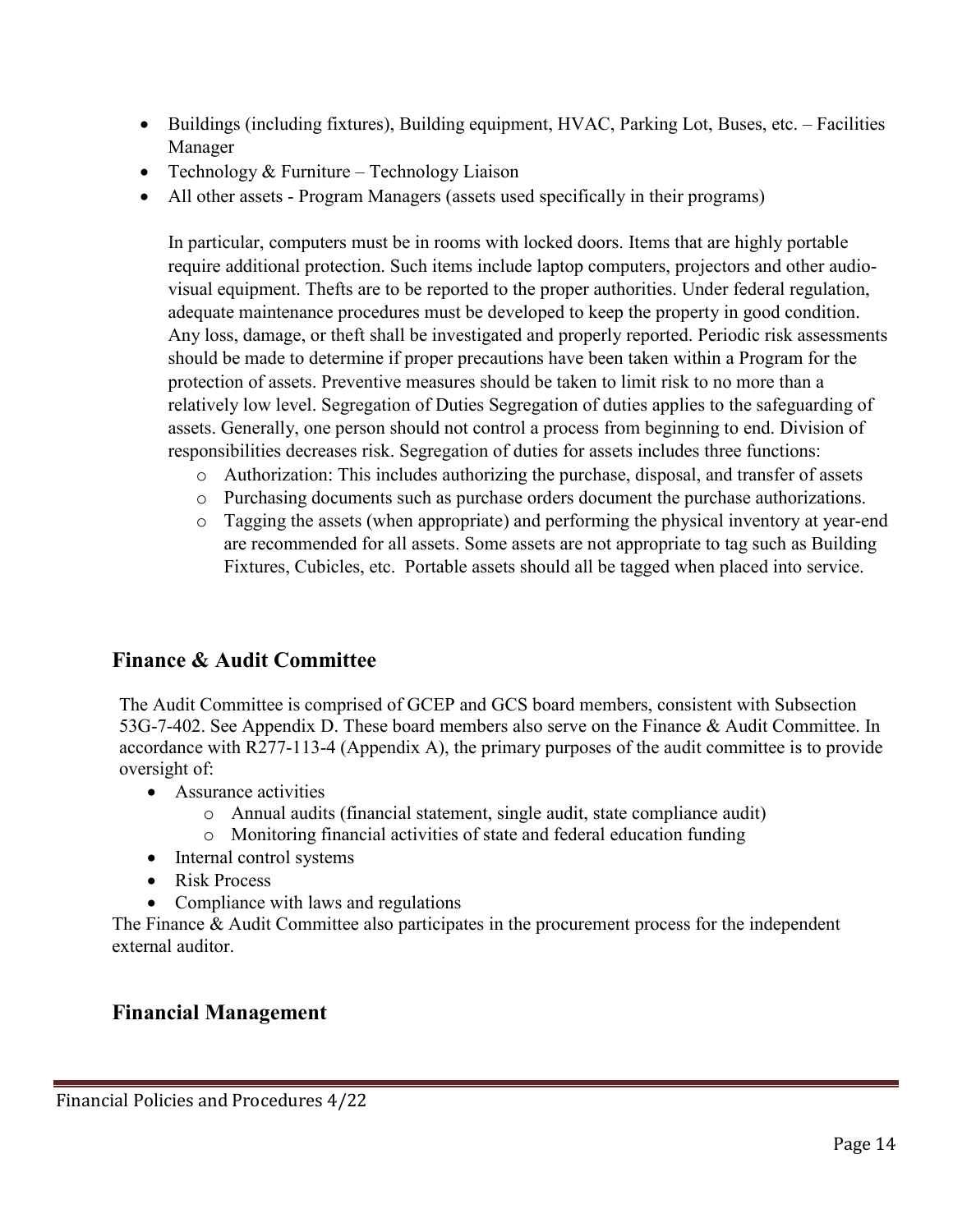Guadalupe will expend and account for Federal awards in accordance with Federal and State law and USBE Rules, including compliance with the USBE published chart of accounts. Guadalupe complies with the provisions of 200.302 (i.e., that our financial management system (e.g., software, records, documentation, controls) meets the minimum standards established in section  $(b)(1)-(7)$  including:

1) identification, and accurate, current, and complete disclosure, of federal awards and expenditures - including records of such;

2) effective control over all funds, property and other assets purchased with Federal funds, including adequately safeguarding all assets and ensuring they are used solely for authorized purposes; and 3) establishment of written procedures to

- a) implement cash management requirements
- b) for the determination of allow ability of costs in accordance with 2 CFR 200 Subpart E- Cost Principles parts 400-475; The LEA provides assurance that they comply with the provisions of 2 CFR 200 Subpart E,

including: 4) Documentation is maintained to provide sufficient evidence to support the determination of allowable direct costs, cost allocations, and application of indirect costs;

5) Guadalupe abides by the terms of the indirect costs' agreement renewed annually with USBE 6) Sufficient internal controls to ensure compliance with factors affecting the allow ability of cost (2 CFR 200.420-475)

# **Retention of Records**

 Guadalupe uses the Utah School Districts General Retention Schedule for retention of records. The schedule is updated periodically by the State of Utah and is reviewed by Guadalupe annually to become familiar with changes made by the State. The retention schedule is posted on the Guadalupe website at:<https://guadschool.org/records-retention-schedule/>.

# **Grants Budgeting and Accounting**

## **Grant Budgeting**

For competitive grants, grant budgeting begins during the application process after taking into consideration the intended use of the funds and the current needs of the organization. Budgets and budget narratives are created by the Grant Accountant and submitted with the application.

Overall grant budgeting begins in the planning stages during the end of the current fiscal year for the upcoming year. The Grant Accountant collects all budget needs from program directors. The multiple sources of funding are gathered in a master budget spreadsheet that ensures all funds are accounted for. Each fund is given a separate column where a budgeted income statement is created for each one, showing anticipated revenues and expenses. Each budget item, including individual salaries, benefits, supplies, services, etc. is on a separate row in the spreadsheet. This format allows for the crosssectioning of each cost and how it falls within a funding source or multiple sources. Totals across rows and down columns allow for a check and balance for each cost and funding source. The spreadsheet format also allows for effective management of programs such as Out-of-School Time (OST) that are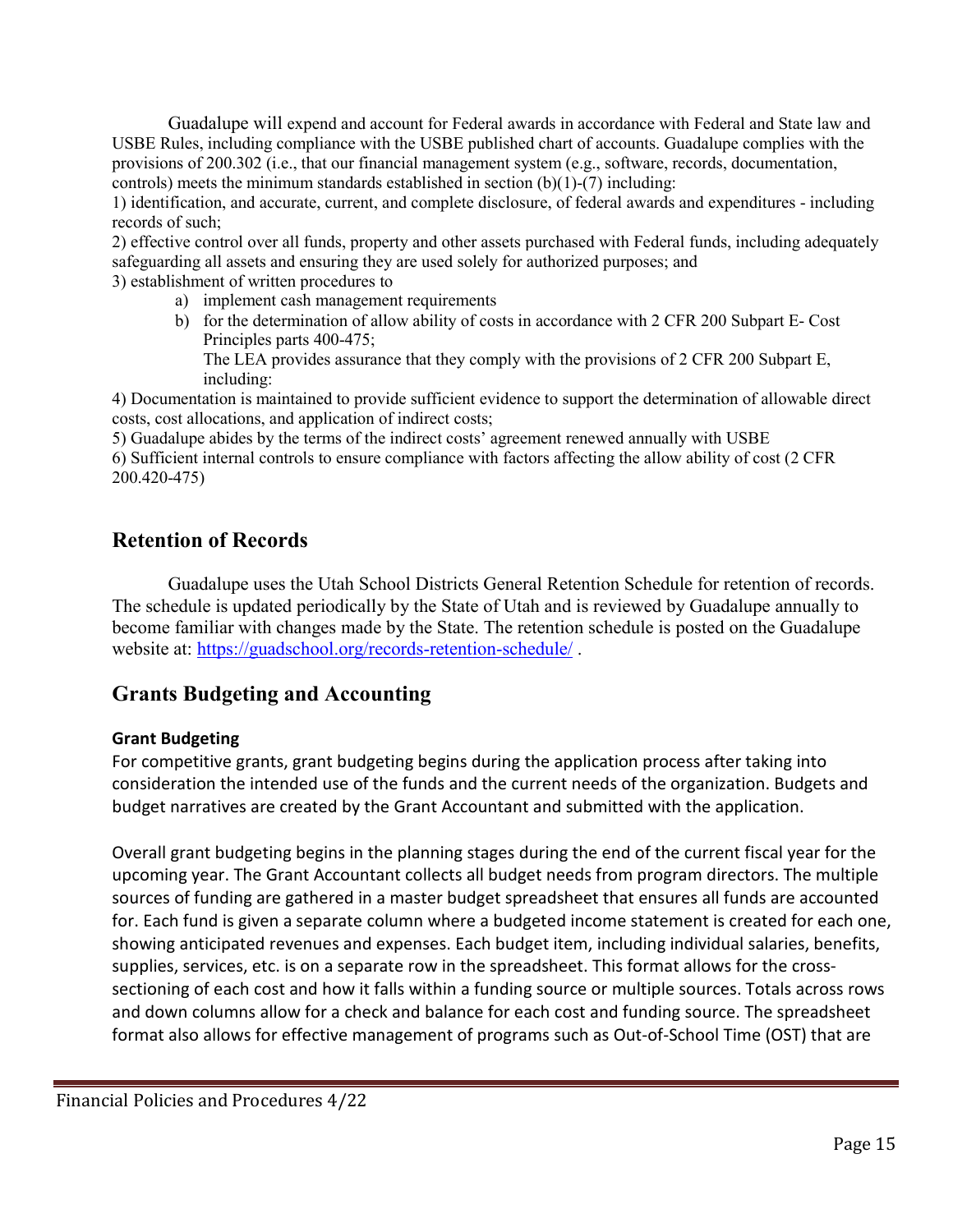funded by multiple streams of revenue, by grouping them together on the worksheet in order to see the aggregate totals of a specific department within the organization.

## **Grant Accounting**

Expenses and revenues are recorded in the accounting system as they occur. After month-end financials are completed for each month, total actual expenses for each funding source are compared to the budget to ensure that spending for that particular grant are on track with benchmark spending. Any variances to the benchmark can be quickly identified and investigated, and adjustments made.

A more in-depth look at line items of budgeted vs. actual expenses are monitored and reconciled at least quarterly by the grant accountant. Adjustments to the accounting system are made as needed via journal entry.

## **Reimbursable Grants**

After a program is reconciled, a request for reimbursement can be created. Supporting documentation (general ledger, expense receipts and timecards) is gathered, whereupon the invoice can be submitted for reimbursement.

At the end of the fiscal year, all program funding will be reconciled and zeroed out. Any reimbursement requests that have not been received by the end of the fiscal year are recorded as receivables, so that the revenue can be accounted for in the same year as the expense. Grants that have a different expense period or that carry over multiple years are reconciled at their end date in addition to the end of each fiscal year.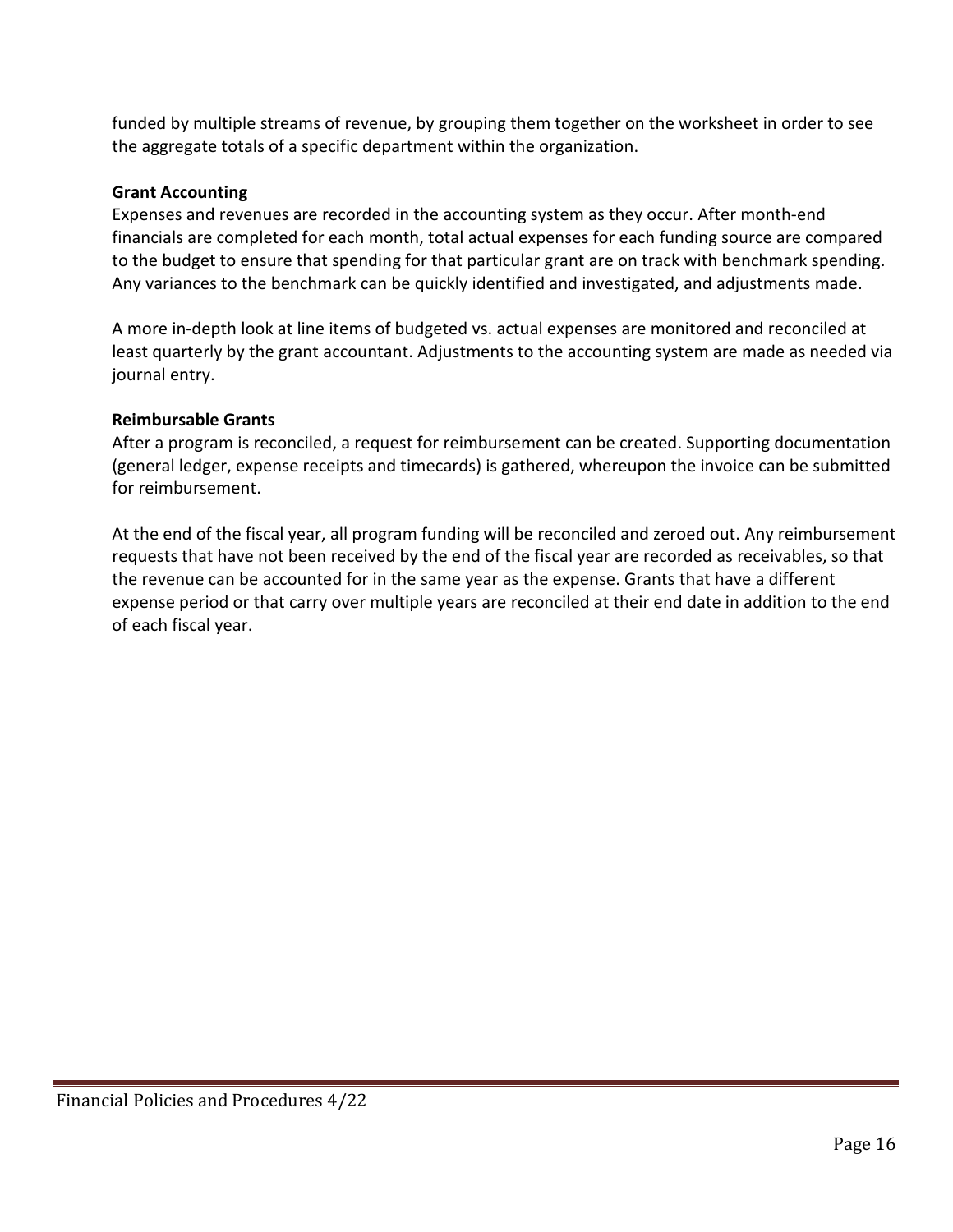#### **Appendix A**

#### **R277. Education, Administration.**

#### **R277-113. LEA Fiscal and Auditing Policies.**

**R277-113-1. Authority and Purpose.**

(1) This rule is authorized by:

(a) Utah Constitution Article X, Section 3, which vests general control and supervision over public education in the Board;

(b) Subsection 53E-3-401(4), which allows the Board to make rules to execute the Board's duties and responsibilities under the Utah Constitution and state law;

(c) Subsection 53E-3-501(1)(e)(i), which directs the Board to establish rules and minimum standards for school productivity and cost effectiveness measures;

(d) Subsection 53E-3-501(1)(e)(iv), which allows the Board to adopt rules regarding financial, statistical, and student accounting requirements;

(e) Section 53E-3-602, which allows the Board to approve auditing standards for LEA governing boards;

(f) Section 53E-3-603, which requires the Board to verify accounting procedures of LEA governing boards for the purpose of determining

the allocation of Uniform School Funds;

(g) Section 53E-5-202, which directs the Board to adopt rules to implement a statewide accountability system;

(h) Subsection 53G-5-404(4), which requires charter schools to make the same annual reports required of other public schools, including an

annual financial audit report; and

(i) ESSA, which requires states to revise and redesign school accountability systems.

(2) The purpose of this rule is to:

(a) require LEAs to formally adopt and implement policies regarding the management and use of public funds;

(b) provide minimum standards, procedures and definitions for LEA policies;

(c) direct that LEAs make policies, procedures and training materials available to the public and readily accessible on LEA or public school

websites, to the extent of resources available;

(d) require LEAs to train employees in:

(i) appropriate financial practices;

(ii) necessary accounting procedures; and

(iii) ethical financial practices;

(e) specify uniform budgeting, accounting, and auditing procedures for LEAs consistent with GAAP, GAAS, and GAGAS; and

(f) establish reporting and accounting requirements for LEAs to enable the Board to comply with ESSA.

**R277-113-2. Definitions.**

(1) "Accrual basis of accounting" means a basis of accounting that records:

(a) revenue when earned and expenses when incurred; and

(b) transactions irrespective of the dates on which any associated cash flows occur.

(2) "Administration" means:

(a) an LEA superintendent or director;

(b) a deputy or associate superintendent or director;

(c) a business administrator or manager; or

(d) another LEA educational administrator, designated staff, or a designated educational service provider.

(3) "Arm's length transaction" means a transaction between two unrelated, independent, and unaffiliated parties or a transaction between two

parties acting in their own self interest that is conducted as if the parties were strangers so that no conflict of interest exists.

(4) "Exclusive contract or arrangement" means an agreement requiring a buyer to purchase or exchange all needed goods or services from

one seller.

(5) "FASB" means the Financial Accounting Standards Board whose purpose is to establish GAAP for nongovernmental entities within the

United States.

(6) "GAAP" means Generally Accepted Accounting Principles or a common framework of accounting rules and standards for financial reporting promulgated by either FASB or GASB, as applicable to the reporting entity.

(7) "GAAS" means Generally Accepted Auditing Standards or a set of auditing standards and guidelines promulgated by the Auditing Standards Board of the American Institute of Certified Public Accountants.

(8) "GAGAS" means Generally Accepted Government Auditing Standards or a set of auditing standards and guidelines promulgated by the

Government Accountability Office.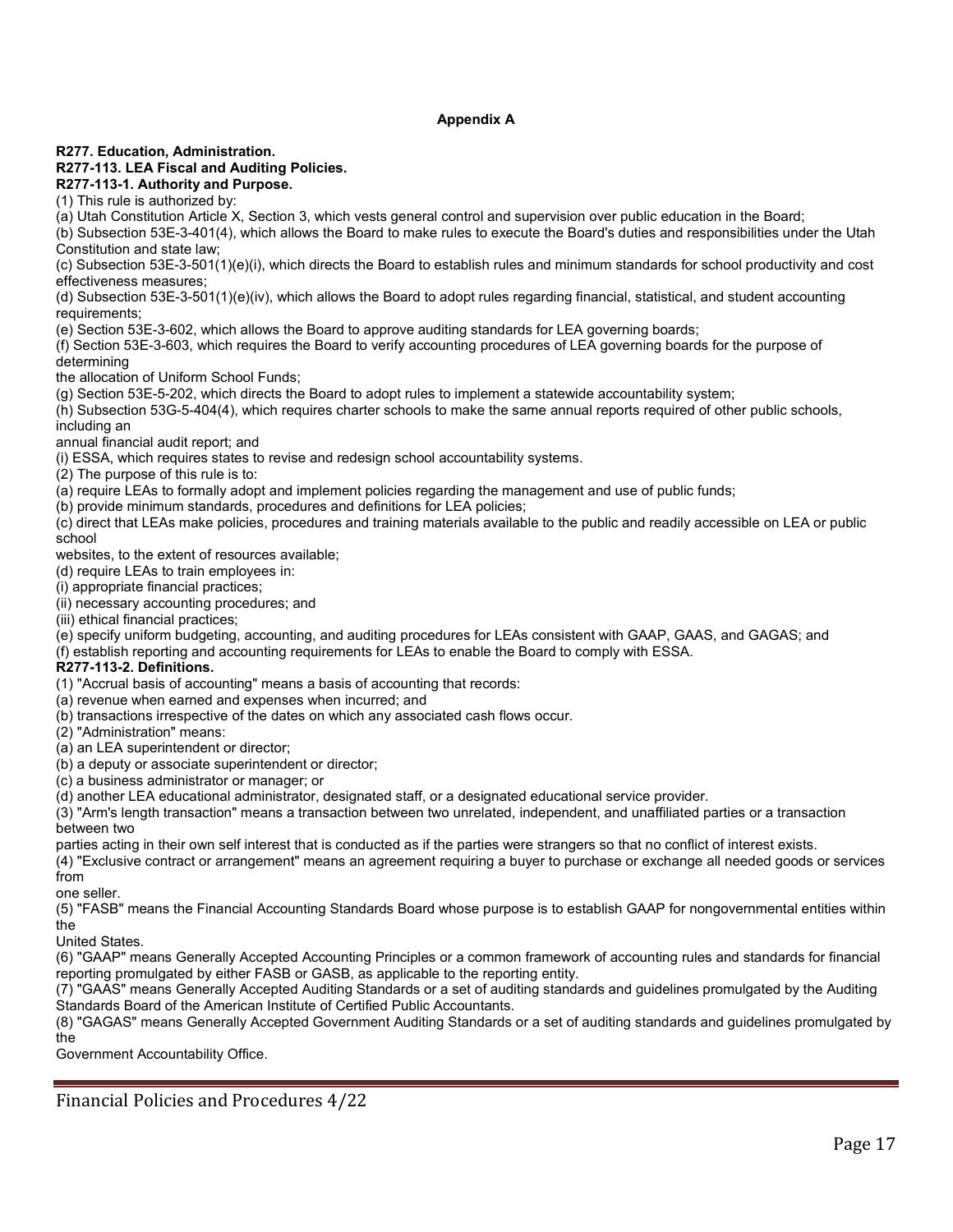(9) "GASB" means the Governmental Accounting Standards Board whose purpose is to establish GAAP for state and local governments

within the United States.

(10) "Internal controls" means a process, implemented by an entity's governing body, administration, or other personnel, designed to:

(a) provide reasonable assurance regarding the achievement of objectives in the following categories:

(i) effectiveness and efficiency of operations;

(ii) reliability of reporting for internal and external use; and

(iii) compliance with applicable laws and regulations;

(b) provide reasonable assurance regarding the achievement of the following objectives over state and federal awards:

(i) proper recording and accounting for transactions, in order to:

(A) permit the preparation of reliable financial statements and state and federal reports;

(B) maintain accountability over assets; and

(C) demonstrate compliance with state and federal statutes, regulations, and the terms and conditions of state and federal awards; and

(ii) execution of transactions in compliance with:

(A) all state and federal statutes and regulations; and

(B) the terms and conditions of state or federal awards; and

(c) safeguard funds, property, and other against loss from unauthorized use or disposition.

(11) "LEA" includes, for purposes of this rule, the Utah Schools for the Deaf and the Blind.

(12) "Modified accrual basis of accounting" means a basis of accounting, commonly used by government agencies, that recognizes revenues

when they become available and measurable and recognizes expenditures when liabilities are incurred.

(13) "Non-operating LEA" means an LEA that has not received minimum school program funds or federal funds and is not providing educational services during a fiscal year, such as an LEA in a start-up period.

(14) "N-size" means the minimum size necessary to disclose or display data to ensure maximum student group visibility while protecting student privacy.

(15) "Operating LEA" means an LEA that has received state minimum school program funds or federal funds and is providing educational

services during a fiscal year.

(16)(a) "Provided, sponsored, or supported by a school" has the same meaning as defined in Section R277-407-2.

(b) "Provided, sponsored, or supported by a school" does not apply to non-curricular clubs specifically authorized and meeting all criteria of

Sections 53G-7-704 through 53G-7-707.

(17) "Public funds" has the same meaning as that terms is defined in Subsection 51-7-3(26).

(18) "Title IX" refers to that portion of the United States Education Amendments of 1972 codified as 20 U.S.C. 1681 through 20 U.S.C. 1688.

(19) "Utah Public Officers' and Employees' Ethics Act," means Title 67, Chapter 16, which provides standards of conduct for officers and

employees of the state of Utah and its political subdivisions in areas where there are actual or potential conflicts of interest between public duties and

private interests.

#### **R277-113-3. Superintendent Responsibilities.**

(1) The Superintendent shall provide training, informational materials, and model policies for use by LEAs in developing LEA and public school-specific financial policies.

(2) The Superintendent shall provide online training and resources for LEAs regarding the use and management of public funds and ethical

practices for licensed Utah educators who manage, control, participate in fundraising, or expend public funds.

(3) The Superintendent shall provide training and informational materials for use by LEA governing boards in establishing their audit committees and internal audit programs in compliance with Section 53G-7-402.

(4) The Superintendent shall provide and establish a cycle for state review of LEA fiscal policies and standards.

(5) The Superintendent shall work with and provide information upon request to the Utah State Auditor's Office, the Legislative Fiscal Auditors, and other state agencies with the right to information from the Board.

#### **R277-113-4. LEA Audit Responsibilities.**

(1) The presiding officer of an LEA governing board shall ensure that the members of the governing board and audit committee are provided

with training on the requirements of Title 53G, Chapter 7, Part 4, Internal Audits, and this Section R277-113-4 as part of the member on-boarding

process.

(2) The training described in Subsection (1) shall:

(a) comply with Title 63G, Chapter 22, State Training and Certification Requirements; and

(b) use the online training and informational materials provided by the Superintendent in accordance with Subsection R277-113-3(3).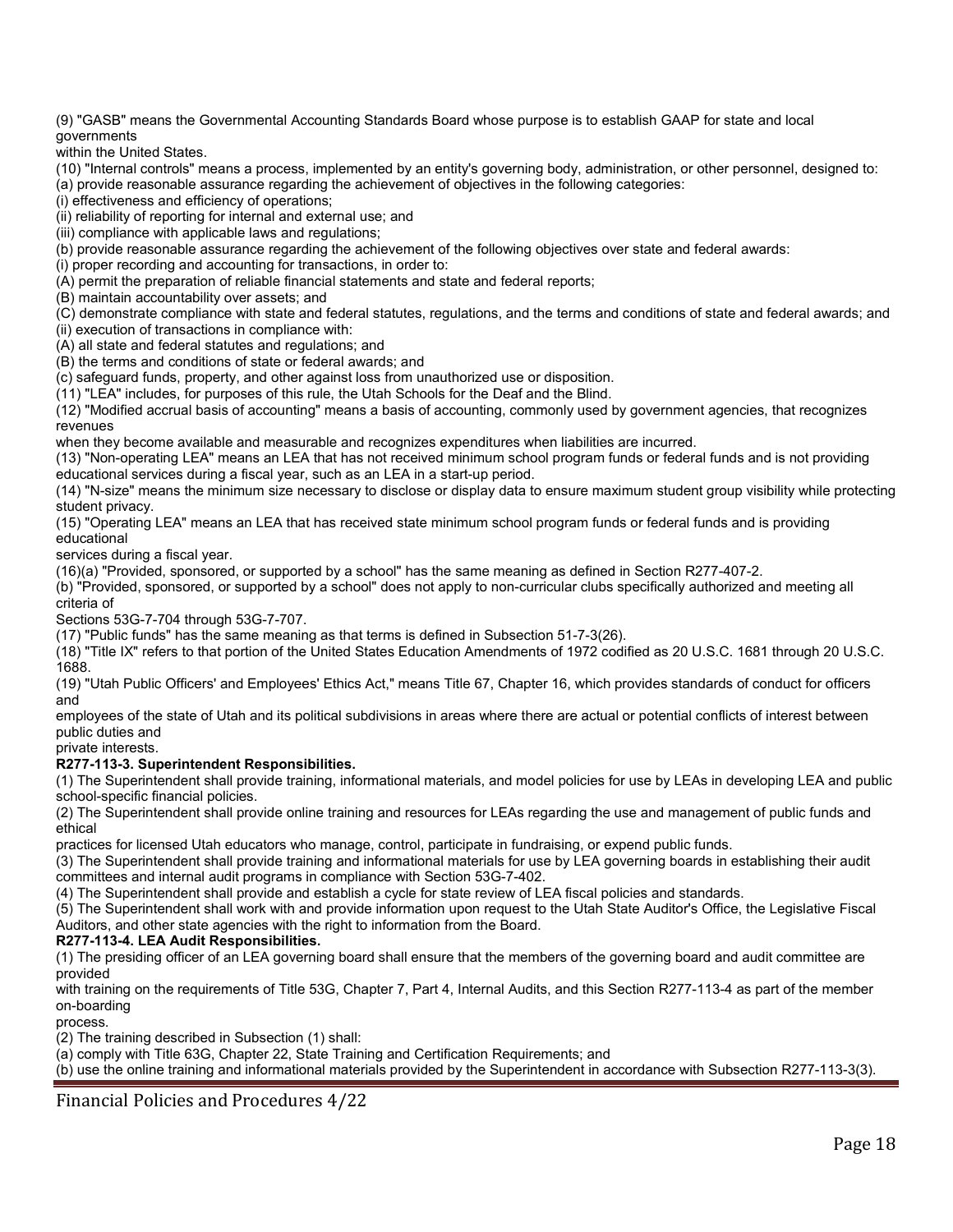(3) An LEA governing board shall:

(a) designate board members to serve on an audit committee, consistent with Subsection 53G-7-401(1); and

(b) maintain the following information on the LEA's website:

(i) names of the governing board members who serve on the audit committee; and

(ii) if required by Subsection 53G-7-402(2);

(A) the name and contact information of the internal audit director; and

(B) a copy of the LEA's annual audit plan.

(4) An LEA audit committee shall:

(a) ensure the LEA obtains all audits, agreed-upon procedures, engagements, and financial reports required by Section 51-2a-201 and Subsection 53G-5-404(4);

(b) provide an independent forum for internal auditors, internal audit contractors, and other regulatory bodies to report findings of fraud, waste, abuse, non-compliance, or control weaknesses, particularly if LEA administration is involved;

(c) ensure that corrective action on findings, concerns, issues and exceptions reported by independent external auditors, internal auditors, or

other regulatory bodies are resolved in a timely manner by LEA administration;

(d) present, as appropriate, information and reports from the audit committee's meetings to the LEA board; and

(e) receive, as appropriate, reports of reviews, monitoring, or investigations conducted by LEA administration and ensure appropriate corrective action is taken in a timely manner.

(5) With regards to engagements completed by an independent external auditor, an LEA audit committee shall:

(a) manage the audit procurement and quality process in compliance with Title 63G, Chapter 6a, State Procurement Code and Rule R123-5;

(b) ensure that the independent external auditor has access to directly communicate with the audit committee;

(c) review disagreements between independent external auditors and LEA administration;

(d) consider LEA responses to audits or agreed-upon procedures; and

(e) determine the scope and objectives of other non-audit services, as necessary.

(6) An LEA audit committee shall if required by Section 53G-7-402:

(a) establish an internal audit program that provides internal audit services for the programs administered by the LEA;

(b) advise the LEA board in the appointment of an audit director or in contracting for internal audit services in accordance with

**Subsection** 53G-7-402(3);

(c) conduct or advise the LEA board in an annual evaluation of the internal audit director or contractors providing internal audit services; (d) prioritize the internal audit plan based on risk;

(e) receive regular updates on the internal audit plan and internal audit project progress; and

(f) receive final internal audit reports from internal auditors or contractors providing internal audit services.

**R277-113-5. LEA Fiscal Responsibilities and Required Fiscal Policies.**

(1) An LEA shall review the LEA's fiscal policies and procedures regularly.

(2) An LEA shall develop a plan for annual training of LEA and public school employees on policies and procedures enacted by the LEA specific to job function.

(3) LEA fiscal policies and procedures shall be available at each LEA main office, at individual public schools, and be publicly available on

the LEA's website.

(4) LEA fiscal policies, procedures, and training may have different components, specificity, and levels of complexity for public elementary

and secondary schools.

(5) An LEA may have one or more policies to satisfy the minimum requirements of this R277-113.

(6) An LEA fiscal policy may reference specific training manuals or other resources that provide detailed descriptions of business practices

which are too lengthy or detailed to include in the LEA policy.

(7) A public education foundation established by an LEA shall follow the requirements set forth in Section 53E-3-403.

(8)(a) An LEA shall ensure that the LEA's written fiscal policies and procedures address all applicable state and federal statutes and regulations.

(b) The requirements set forth in this Section R277-113-5 are minimum requirements.

(c) An LEA may include other related items, provide LEA specific policy and guidance, and set polices that are more restrictive and inclusive

than the minimum provisions established by Board rule.

(9) LEA fiscal policies shall include the following:

(a) a program accounting policy that establishes internal controls and procedures to record program revenues and expenditures in accordance

with:

(i) GAAP; and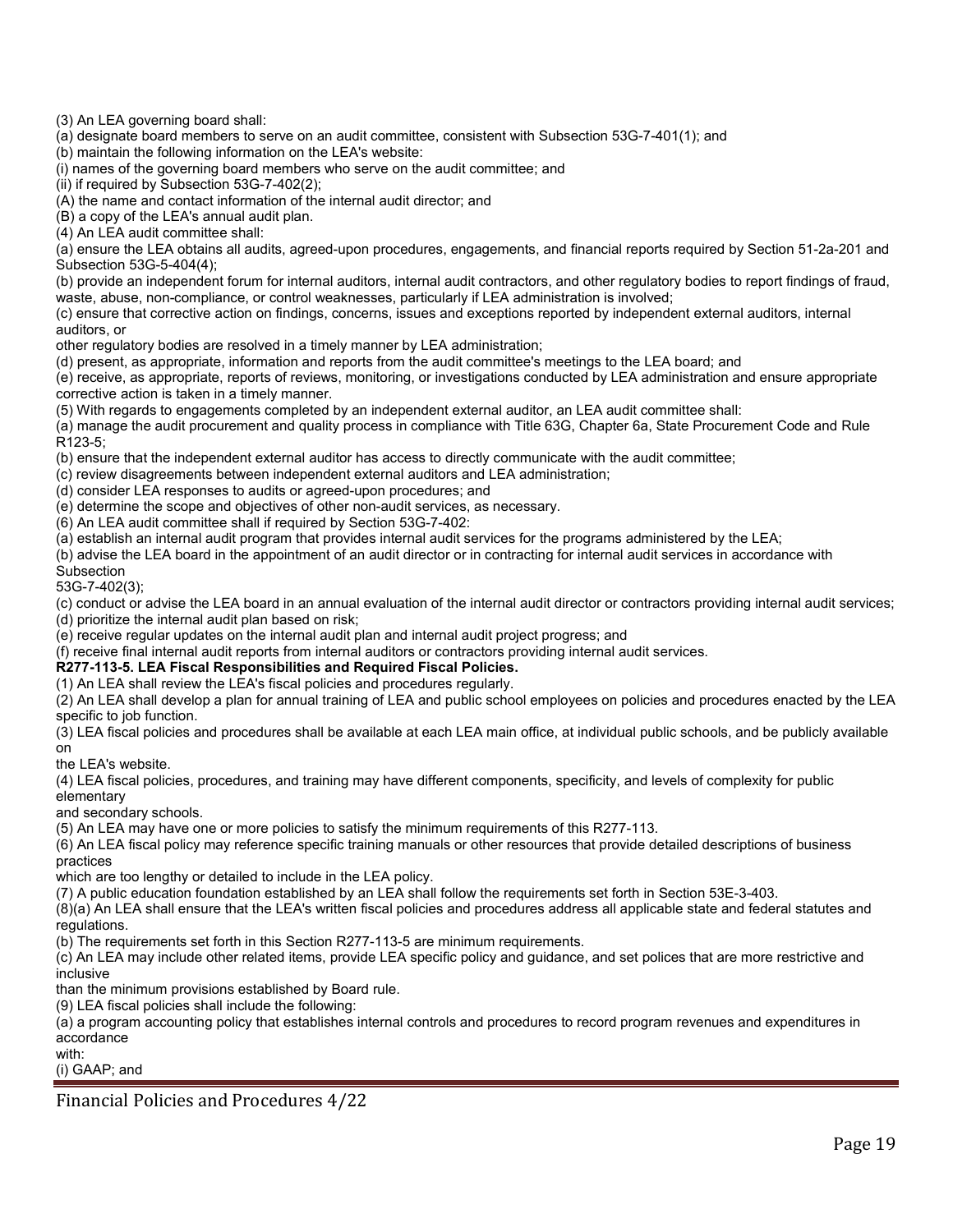- (ii) the school fee provisions in Section R277-407-13;
- (b) a program accounting policy that:
- (i) accurately reflects the use of funds for allowable costs and activities;
- (ii) requires that transactions be recorded when they occur;
- (iii) allows adjusting journal entries during the year and at the end of the year, in accordance with GAAP; and
- (iv) requires that initial transactions, and adjusting entries if applicable, be recorded in the proper program, utilizing the following codes as

established by the Board approved chart of accounts:

- (A) fund;
- (B) function;
- (C) program;
- (D) location; and
- (E) object or revenue code, as applicable;

(c) a cash handling policy, which shall address cash receipts (cash, checks, credit cards, and other items) collected at the LEA and individual

public schools and shall include:

(i) establishment of internal controls and procedures over the collection, deposit, and reconciliation of cash receipts received; and (ii) compliance with Utah Code 51-4-2(2) regarding deposits.

(d) an expenditure policy, which shall address all expenditures made by the LEA and individual public schools and shall include:

(i) establishment of internal controls and procedures over the initiation, approval and monitoring of expenditures, including:

(A) credit, debit, or purchase card transactions;

(B) employee reimbursements;

(C) travel; and

(D) payroll;

(ii) directives regarding the appropriate use of the LEA's tax exempt status number;

- (iii) compliance with Section 63G-6a-1204 regarding length of multi-year contracts;
- (iv) compliance with:

(A) Title 63G, Chapter 6a;

(B) Board rule regarding construction and improvements; and

(C) Title IX;

(v) requirements for LEA contracts, including:

(A) inclusion of specific scope of work language;

(B) inclusion of federal requirements;

- (C) inclusion of language regarding data privacy and use, where appropriate; and
- (D) legal review prior to LEA approval; and

(vi) procedures and documentation maintained by the LEA if the LEA chooses to enter into exclusive contracts or arrangements consistent

with state procurement law and the LEA procurement policy; and

(vii) procedures for determining allowability of costs in accordance with relevant regulations and terms and conditions of awards;

(e) a fundraising policy that:

(i) establishes procedures for LEA and public school fundraising in general;

(ii) establishes an approval process for fundraising activities for school sponsored activities;

(iii) provides for compliance with school fee and fee waiver provisions outlined in Rule R277-407; and

(iv) includes:

(A) specific designation of employees by title or job description who are authorized to approve fundraising, school sponsored activities, and

grant fee waivers with appropriate attention to student and family confidentiality;

(B) establishment of internal controls and procedures over the approval of fundraising and school sponsored activities and compliance with

associated cash handling and expenditure policies;

(C) directives regarding the appropriate use of the LEA's tax exempt status number and issuance of charitable donation written disclosure in

accordance with IRS regulations;

(D) procedures governing LEA or public school employee interaction with parents, donors, and organizations doing fundraisers not provided,

supported or sponsored, by a school or LEA;

(E) disclosure requirements for LEA and public school employees approving, managing, or overseeing fundraising activities, who also have

a financial or controlling interest or access to bank accounts in the fundraising organization or company;

(F) Provisions establishing compliance with: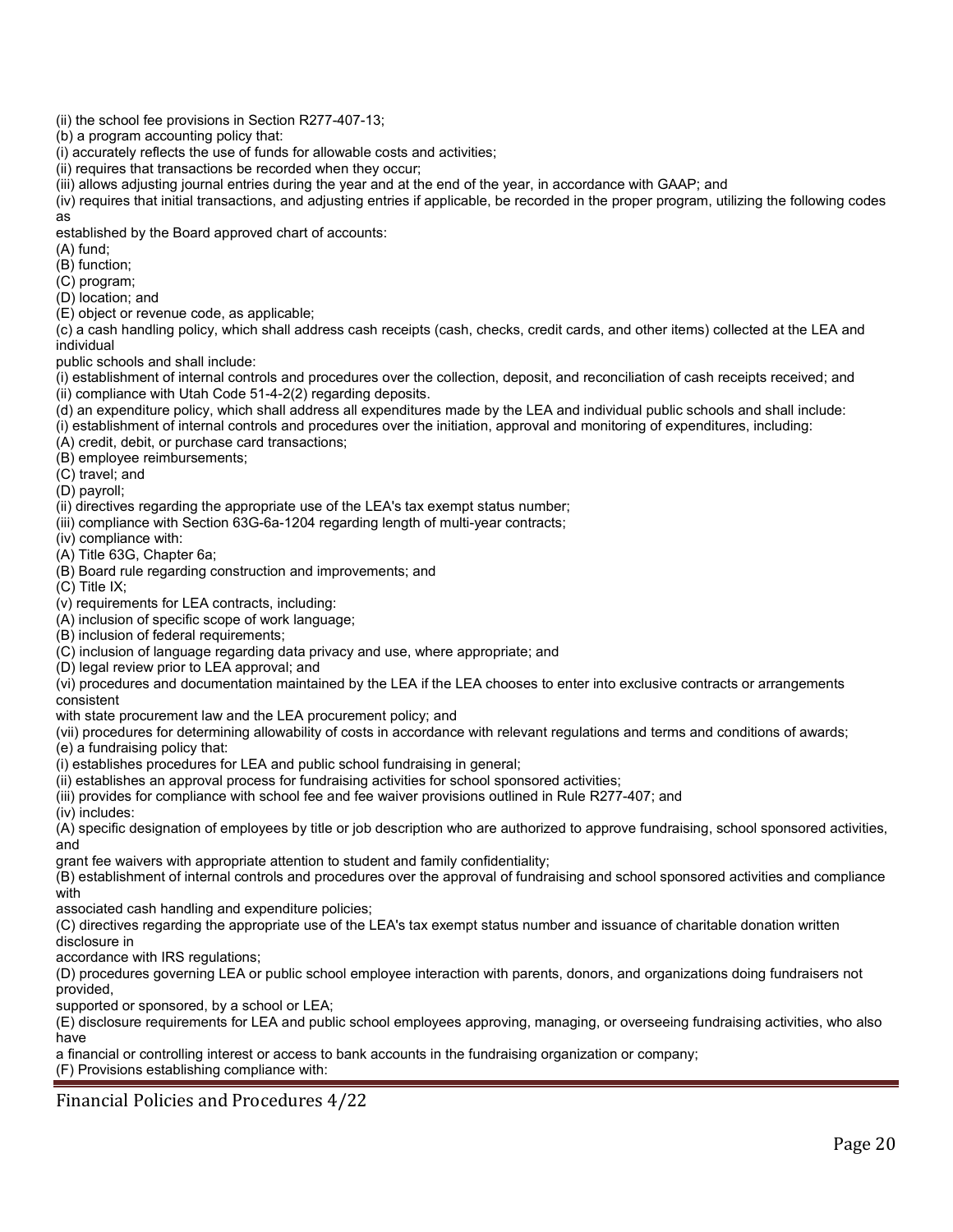(I) Utah Constitution, Article X, Section 2, establishing a free public education system;

(II) R277-407; and

 $(III)$  Title IX;

(v) may include procedures governing:

(A) student participation and incentives offered to students;

(B) allowable types of individual or group fundraising activities; and

(C) participation in school sponsored activities by volunteer or outside organizations;

(f) an LEA donation and gift policy that includes:

(i) an acceptance and approval process for:

(A) monetary donations;

(B) donations and gifts with donor restrictions;

(C) donations of gifts, goods, materials, or equipment; and

(D) donation of funds or items designated for construction or improvements of facilities;

(ii) establishment of internal controls and procedures over the acceptance and approval of donations and gifts and compliance with associated

cash handling and expenditure policies;

(iii) directives regarding the appropriate use of the LEA's tax exempt status number, and issuance of charitable donation written disclosure

in accordance with IRS regulations;

(iv) procedures regarding the objective valuation of donations or gifts if advertising or other services are offered to the donor in

exchange

for a donation or gift;

(v) procedures governing LEA or public school employee conduct with parents, donors, and nonschool sponsored organizations;

(vi) procedures establishing provisions for direct donations or gifts to the LEA or LEA programs, individual public school or public school programs;

(vii) provisions restricting donations from being directed at specific LEA employees, individual students, vendors, or brand name goods or

services;

(viii) compliance with:

(A) Title 63G, Chapter 6a;

(B) state law and Board rule regarding construction and improvements;

(C) IRS regulations and tax deductible directives; and

(D) Title IX;

(ix) procedures for:

(A) accepting donations and gifts through an LEA's legally organized foundation, if applicable;

(B) recognition of donors; or

(C) granting naming rights; and

(e) an LEA Financial Reporting policy, which shall include the following:

(i) a requirement that the LEA shall ensure external audits of LEA financial reporting, compliance, and performance, in accordance with GAAS and GAGAS;

(ii)(A) a requirement that the LEA shall provide financial reporting in a manner consistent with the basis of accounting as required by GAAP,

as applicable to the entity;

(B) for state fiscal year 2020, if an LEA follows FASB standards, a requirement that the LEA shall provide reconciliation between the accrual

basis of accounting and modified accrual basis of accounting; and

(C) beginning with state fiscal year 2021, a requirement that the basis of accounting will be GASB; and

(iii) a requirement that the LEA shall provide data and information consistent with budgeting, accounting, including the uniform chart of accounts for LEAs, and auditing standards for Utah LEAs provided online annually by the Superintendent.

(10) The Superintendent shall maintain a School Finance website with applicable Utah statutes, Board rules, and uniform rules for: (a) budgeting;

(b) financial accounting, including a chart of accounts required for an LEA;

(c) student membership and attendance accounting;

(d) indirect costs and proration;

(e) financial audits;

(f) statistical audits; and

(g) compliance and performance audits.

**R277-113-6. LEA Governing Board Fiscal Responsibilities.**

(1) An LEA governing board shall have the following responsibilities:

(a) approve written fiscal policies and procedures required by Section R277-113-5;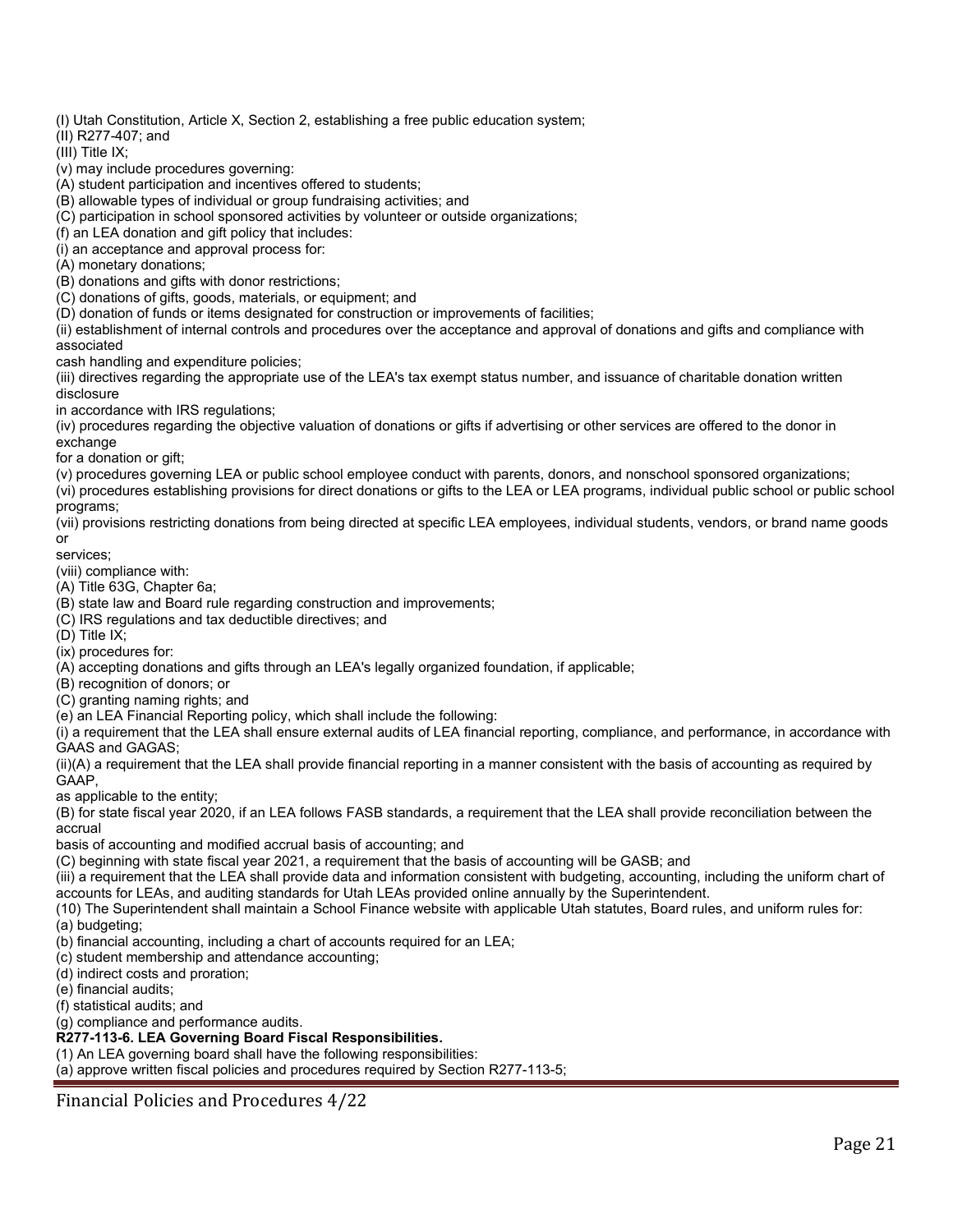(b) ensure, considering guidance in "Standards for Internal Control in the Federal Government," issued by the Comptroller General of the

United States or the "Internal Control Integrated Framework," issued by the Committee of Sponsoring Organizations of the Treadway Commission,

that LEA administration establish, document, and maintain an effective internal control system for the LEA;

(c) develop a process to regularly discuss and review LEA:

(i) budget and financial reporting practices;

(ii) financial statements and annual financial and program reports;

(iii) financial position;

(iv) expenditure of restricted funds to ensure administration is complying with applicable laws, regulations, and award terms and conditions;

and

(v) systems and software applications for compliance with financial and student privacy laws;

(d) receive the results of required annual audits from the external auditor in accordance with Section R123-5-5;

(e) oversee procurement processes in compliance with Title 63G, Chapter 6a, Utah Procurement Code, and Rule R277-115, including: (i) reviewing the scope and objectives of LEA contracts or subawards with entities that provide business or educational services; and (ii) receiving reports regarding the compliance and performance of entities with contracts or subawards;

(f) ensure the procurement process for an external auditor is in compliance with Section R123-5-4;

(g) ensure LEA administration implements sufficient internal controls over the functions of entities with contracts or subawards to perform

services on behalf of the LEA;

(2) An LEA governing board shall:

(a)(i) provide a hotline independent from administration for stakeholders to report concerns of fraud, waste, abuse, or non-compliance; and

(ii) post on the school's website in a readily accessible location:

(A) a hotline phone number;

(B) a hotline email; or

(C) an online complaint form; or

(b) post a link on the school's website in a readily accessible location with contact information for the Board's hotline.

#### **R277-113-7. Reporting of School Level Expenditures.**

(1) In accordance with ESSA, the Superintendent shall make public the per pupil expenditures of federal, state, and local funds, for each

LEA and each school in the state.

(a) The Superintendent shall exclude expenditures that:

(i) are non-current;

(ii) do not reflect the day-to-day operations of an LEA or school;

(iii) do not contribute to k-12 education; or

(iv) are significant, unique expenditures that may skew data in certain years and thwart year-to-year comparison.

(b) The Superintendent shall publish and make available a comprehensive list of expenditures that are excluded from per pupil expenditure

information.

(2) The Superintendent's school level report for each school shall include:

(a) average daily membership for the fiscal year covered by the report;

(b) an indicator if the school is:

(i) a Title I School; or

(ii) a Necessarily Existent Small School;

(c) grade levels served by each school;

(d) student demographics;

(e) expenditures recorded at the school level and central expenditures allocated to each school by:

(i) federal program expenditures; and

(ii) state and local combined expenditures;

(f) calculated per pupil expenditures; and

(g) average teacher salary.

(3) The Superintendent may not report expenditure data for a school with an n-size of less than 10.

#### **R277-113-8. LEA Accounting Requirements.**

(1) Each LEA shall:

(a) record revenues and expenditures in compliance with the Board approved chart of accounts;

(b) record expenditures using school location codes that can be mapped to official school location codes used in the Board system of record;

(c) record expenditures using approved district and school codes in the Board system of record;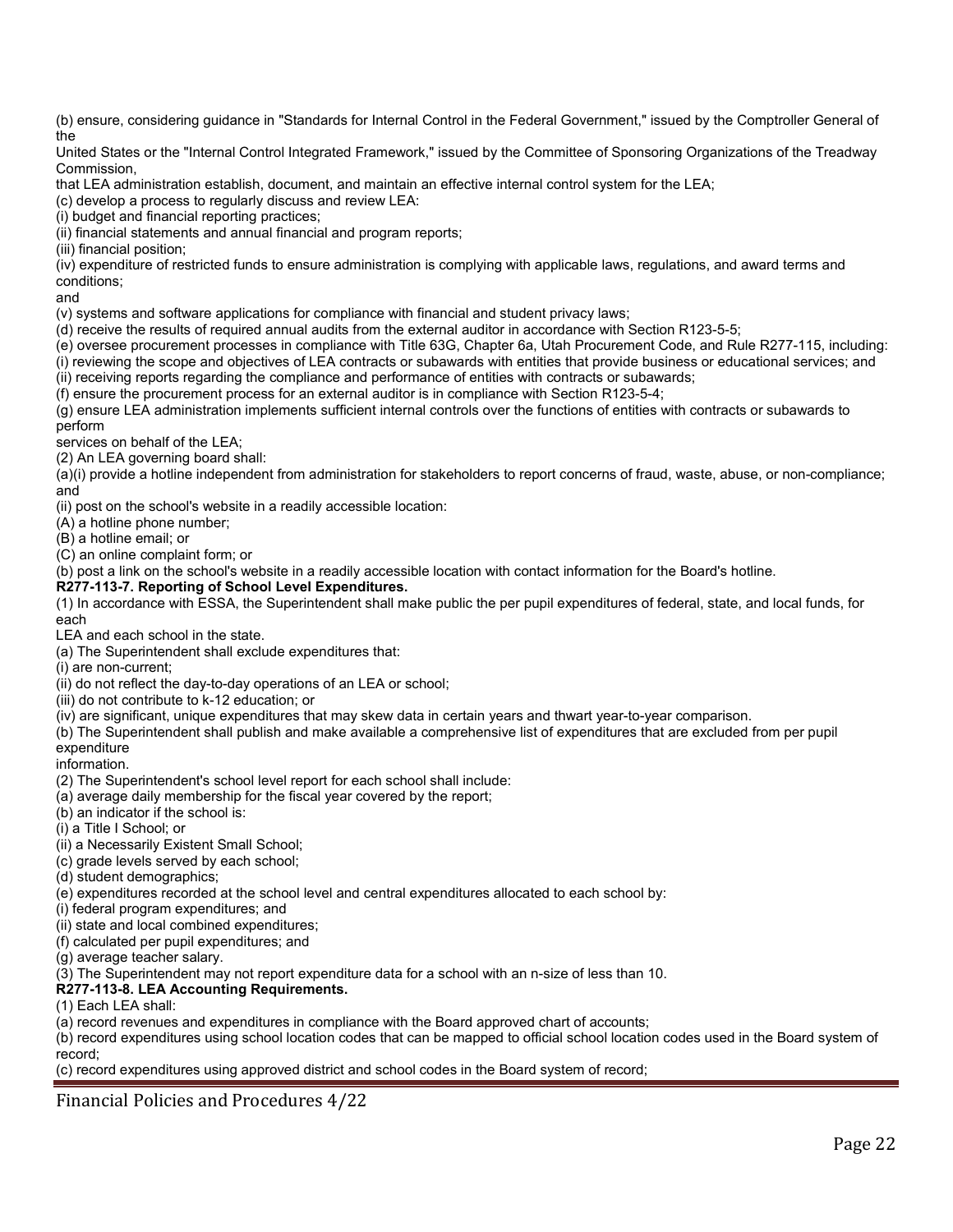(d) submit expenditures using location codes in the UPEFS system;

(e) perform program accounting in accordance with GAAP and this rule; and

(f) beginning with the fiscal year that begins on July 1, 2021, accrue school fees, and fee waivers and use contra-revenue accounts to record

fee waivers in the LEA's accounting system.

(2) Each LEA shall record and report the following expenditures for each school annually:

(a) salaries;

(b) benefits;

(c) supplies; (d) contracted services; and

(e) equipment.

(3) If an LEA pays for contracted services that occur at the school level, the LEA shall record the payments to the contractors in the appropriate function and object codes established under Subsection (2) at the school level.

(4)(a) An LEA shall record centralized administrative costs to the administrative location code.

(b) The Superintendent shall allocate such costs to each school based on school enrollment.

(5) The Superintendent shall present one expenditure report for a school receiving more than one report card under Subsection R277- 497-

4(8).

(6) If an LEA reports expenditures in programs, the LEA shall report the expenditures to one or more schools.

**R277-113-9. Activities Provided, Sponsored, or Supported by a School.**

(1) An LEA or school shall comply with this Section R277-113-9 for all activities provided, sponsored, or supported by a school.

(2) An LEA shall ensure that revenues raised from or during activities provided, sponsored, or supported by a school are classified, recorded,

and deposited as public funds in compliance with LEA cash handling, program accounting, and expenditure of funds policies as required by Section

R277-113-5.

(3) An LEA shall:

(a) maintain records in sufficient detail to:

(i) track individual contributions and expenditures;

(ii) track overall financial outcomes; and

(iii) verify compliance with relevant regulations; and

(b) make records of activities available to parents, students, and donors, except as restricted by state or federal law;

(4) An LEA may establish LEA-specific rules or policies:

(a) designating categories of activities or groups as provided, sponsored, or supported by the school; and

(b) regarding use of facilities or LEA resources.

(5) An LEA shall document their annual review of fundraising activities that support or subsidize LEA or public school-authorized clubs, activities, sports, classes, or programs to determine if the activities are provided, sponsored, or supported by a school.

(6)(a) An LEA may enter into contractual agreements to allow for fundraising and use of LEA facilities.

(b) An agreement under Subsection (6)(a) shall take into consideration the LEA's fiduciary responsibility for the management and use of public funds, resources, and assets.

(c) An LEA shall review an agreement under Subsection (6)(a) with the LEA's insurer or legal counsel to consider risk to the LEA.

(7) An LEA shall comply with this Subsection (7) for any activity not provided, sponsored, or supported by a school:

(a) An LEA shall conduct all transactions at arm's length;

(b) An LEA may not co-mingle revenue and expenditures with public funds; and

(c) A public school employee may only manage or hold funds consistent with Rule R277-107.

#### **R277-113-10. LEA Policies and Compliance with State and Federal Law.**

(1) An LEA is responsible to ensure that its policies comply with the following:

(a) Utah Constitution Article X, Section 3;

(b) Title 63G, Chapter 6a, Utah Procurement Code;

(c) Title 51, Chapter 4, Deposit of Funds Due State;

(d) Title 67, Chapter 16, Utah Public Officers' and Employees' Ethics Act;

(e) Family Educational Rights and Privacy Act, 20 U.S.C. 1232g;

(f) Title 63G, Chapter 2, Government Records Access and Management Act;

(g) Title 53G, Chapter 7, Student Fees;

(h) Title 53G, Chapter 6, Textbook Fees;

(i) Section 53E-3-403, Establishment of Public Education Foundations;

(j) Title 53G, Chapter 7, Part 7, Student Clubs Act;

(k) Title 51, Chapter 2a, Accounting Reports from Political Subdivisions, Interlocal Organizations, and Other Local Entities Act;

(l) Additional state legal compliance guides for operating LEAs and non-operating LEAs as published by the office of the state Auditor; (m) Subsection 51-7-3(26), Definition of Public Funds;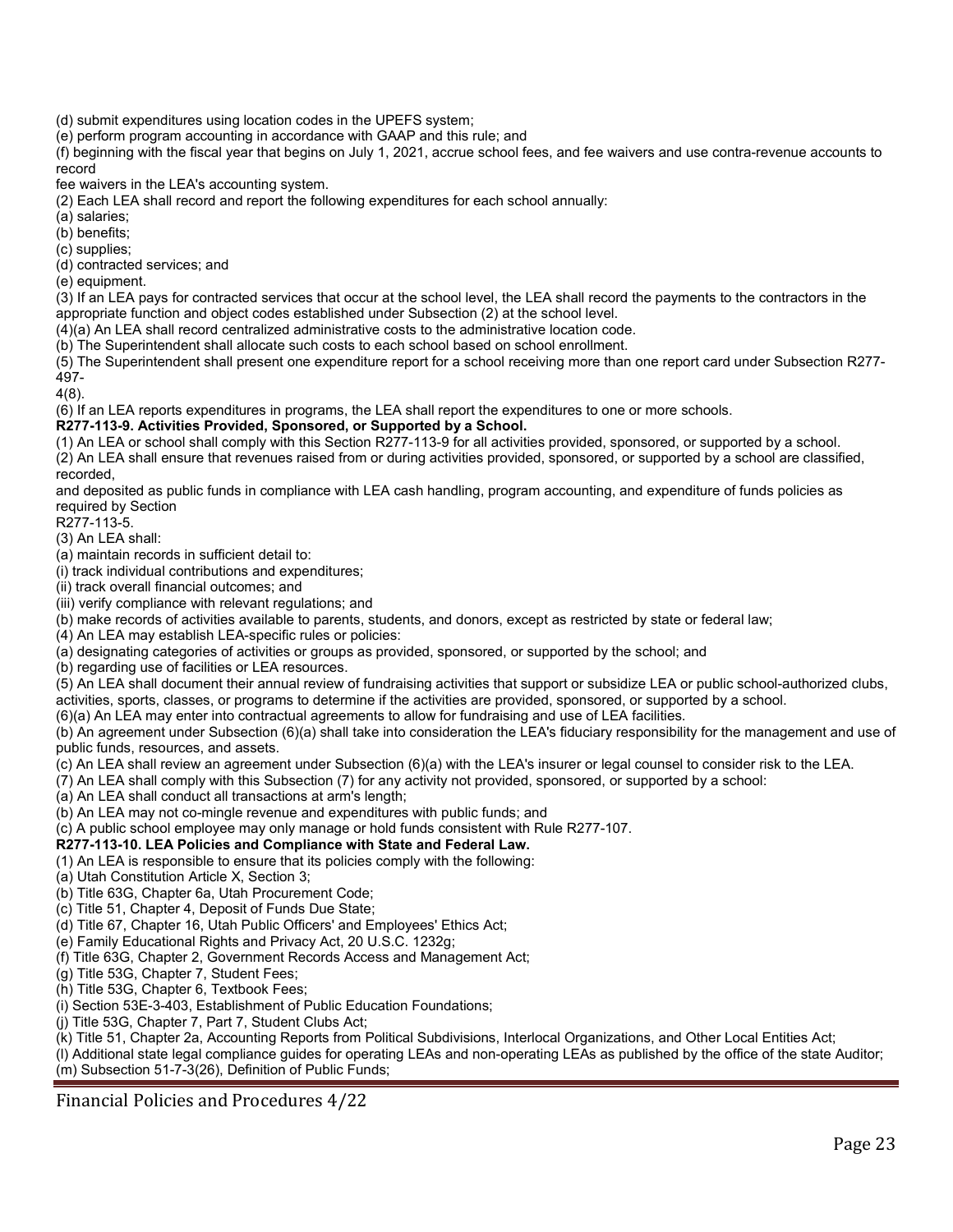(n) Title 53G, Chapter 7, Part 4, Internal Audits;

(o) Rule R277-407, School Fees;

(p) Rule R277-107, Educational Services Outside of Educator's Regular Employment;

(q) Rule R277-217, Utah Educator Standards;

(r) Rule R277-605, Coaching Standards and Athletic Clinics;

(s) Rule R123-5, Audit Requirements for Audits of Political Subdivisions and Governmental Nonprofit Corporations; and

(t) 2 C.F.R. 200, Uniform Administrative Requirements, Cost Principles, and Audit Requirements for Federal Awards.

(2) An LEA shall include the following requirements of Title IX in LEA policies:

(a) Fundraising shall equitably benefit males and females;

(b) Males and females shall have reasonably equal access to facilities, fields, and equipment;

(c) School sponsored activities shall be reasonably equal for males and females.

**KEY: school sponsored activities, public funds, fiscal policies and procedures, audit committee**

**Date of Enactment or Last Substantive Amendment: November 10, 2020**

**Authorizing, and Implemented or Interpreted Law: Art X, Sec 3; 53E-3-401(4); 53E-3-501(1)(e**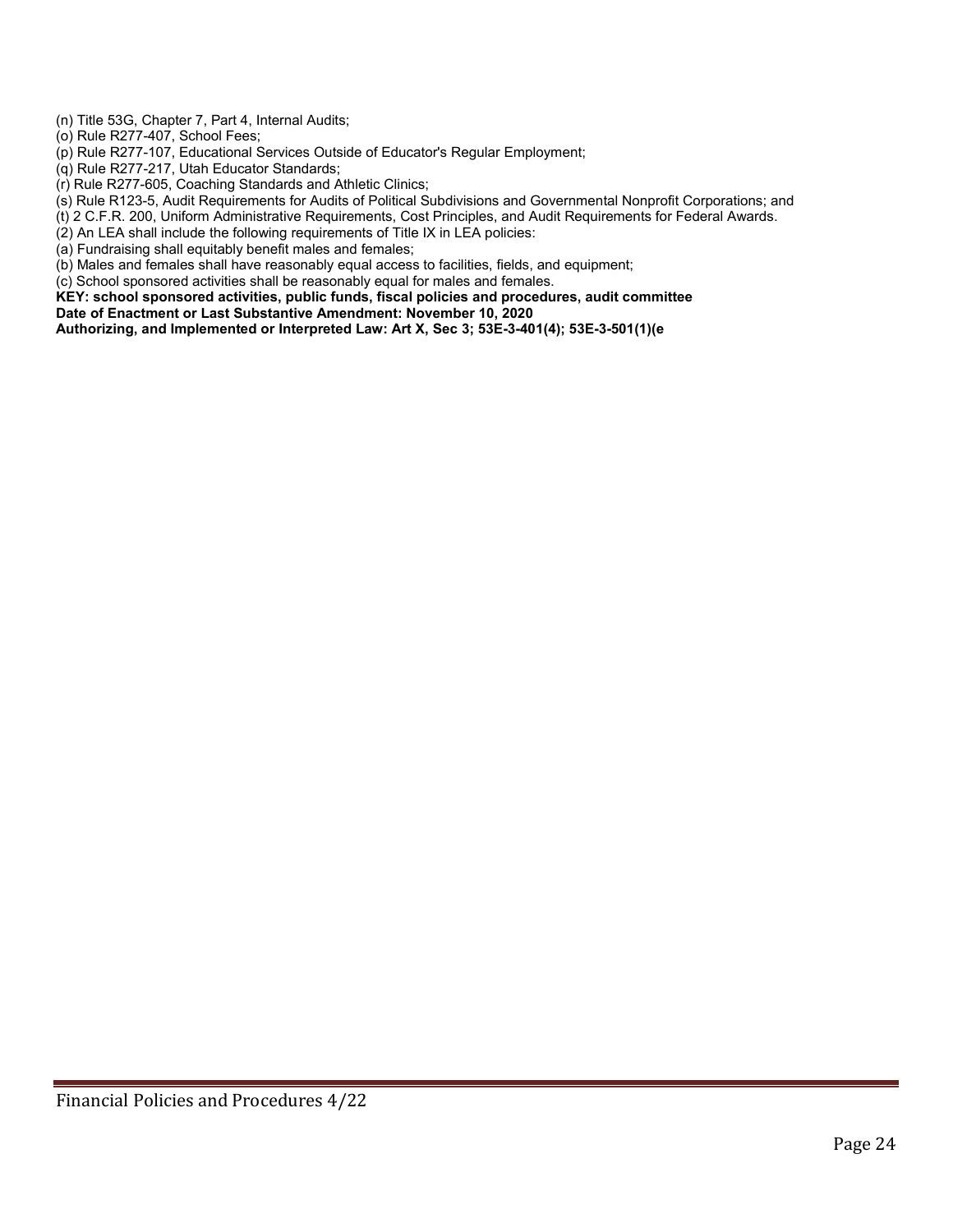## **Appendix B**

#### **R277-407-13. Budgeting and Spending Revenue Collected Through Fees -- Fee Revenue Sharing Requirements.**

(1) An LEA shall follow the general accounting standards described in Rule R277-113 for treatment of fee revenue. (2) An LEA shall:

(a) establish a spend plan for the revenue collected from each fee charged; and

(b) if the LEA has two or more schools within the LEA, share revenue lost due to fee waivers across the LEA.

(3)(a) A spend plan described in Subsection (2)(a) provides students, parents, and employees transparency by identifying a fee's funding uses.

(b) An LEA or school's spend plan shall identify the needs of the activity, course, or program for the fee being charged and shall include a list or description of anticipated types of expenditures, for the current fiscal year or as carryover for use in a future fiscal year, funded by the fee charged.

(4)(a) Financial inequities or disproportional impact of fee waivers may not fall inequitably on any one school within an LEA. (b) An LEA that has multiple schools shall establish a procedure to identify and address potential inequities due to the impact of the number of students who receive fee waivers within each of the LEA's schools.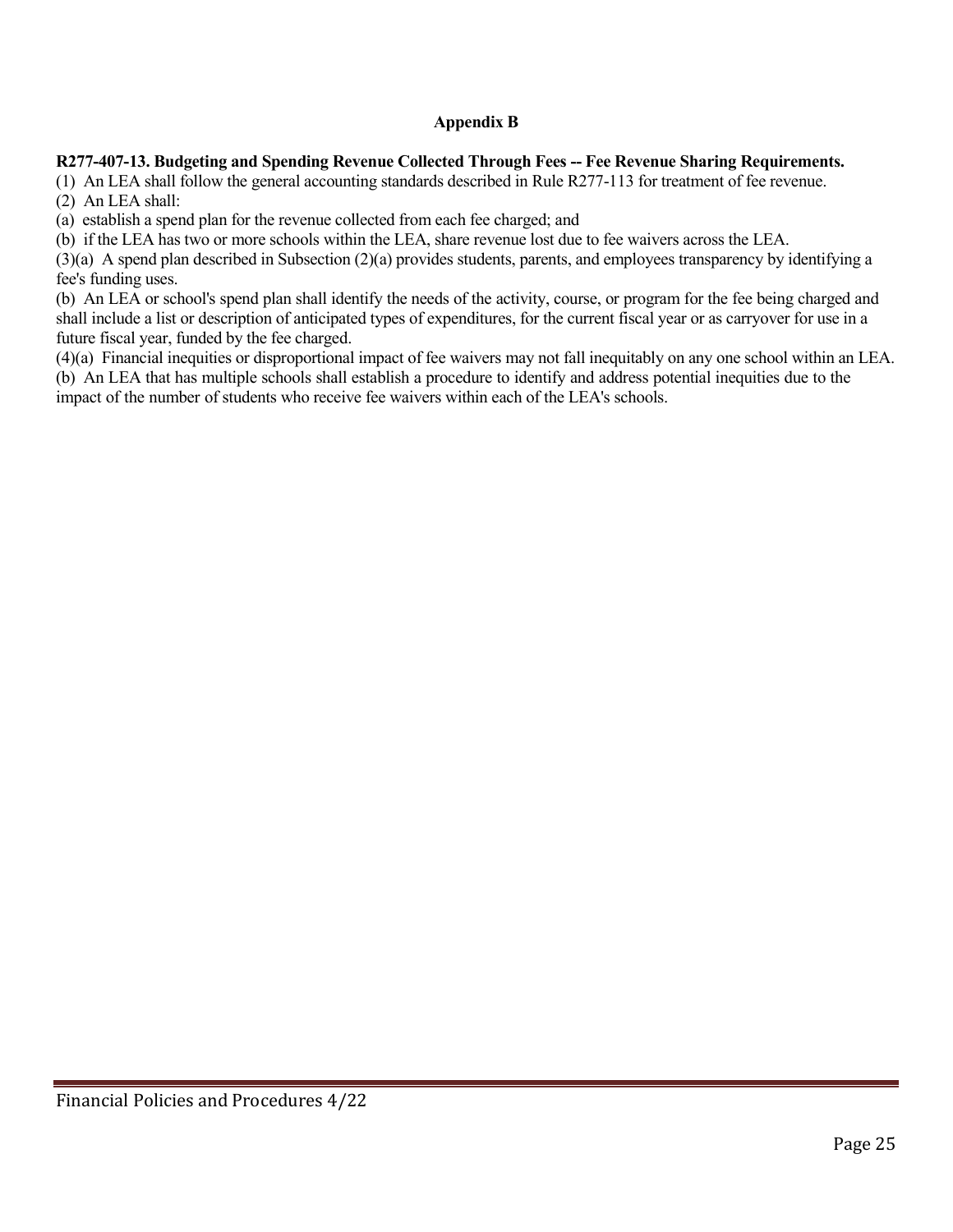## **Appendix C**

### *Effective 5/12/2020* **63G-6a-107.7. Procurement rules.**

- (1) (a) Subject to Subsection  $(1)(b)$ , the rulemaking authority for a procurement unit shall make rules relating to the management and control of procurements and procurement procedures by the procurement unit.
	- (b) Building board rules governing procurement of construction projects, design professional services, and leases apply to the procurement of construction projects, design professional services, and leases of real property, respectively, by the Division of Facilities Construction and Management.
- (2) A rulemaking authority may not adopt rules, policies, or regulations that are inconsistent with this chapter.
- (3) An individual or body that makes rules as required or authorized in this chapter shall make the rules:
	- (a) in accordance with [Chapter 3, Utah Administrative Rulemaking Act,](https://le.utah.gov/xcode/Title63G/Chapter3/63G-3.html?v=C63G-3_1800010118000101) if the individual or body is subject to [Chapter 3, Utah Administrative Rulemaking Act;](https://le.utah.gov/xcode/Title63G/Chapter3/63G-3.html?v=C63G-3_1800010118000101) or
	- (b) in accordance with the established process for making rules or their equivalent, if the individual or body is not subject to [Chapter 3, Utah Administrative Rulemaking Act.](https://le.utah.gov/xcode/Title63G/Chapter3/63G-3.html?v=C63G-3_1800010118000101)
- (4) The rules of the rulemaking authority for the executive branch procurement unit shall require, for each contract and request for proposals, the inclusion of a clause that requires the issuing procurement unit, for the duration of the contract, to make available contact information of the winning contractor to the Department of Workforce Services in accordance with Section [35A-2-203.](https://le.utah.gov/xcode/Title35A/Chapter2/35A-2-S203.html?v=C35A-2-S203_2014040320140513) This requirement does not preclude a contractor from advertising job openings in other forums throughout the state.
- (5) The Department of Transportation may make rules governing the procurement of a highway construction project or highway improvement project.
- (6) The rulemaking authority for a public transit district may make rules governing the procurement of a transit construction project or a transit improvement project.